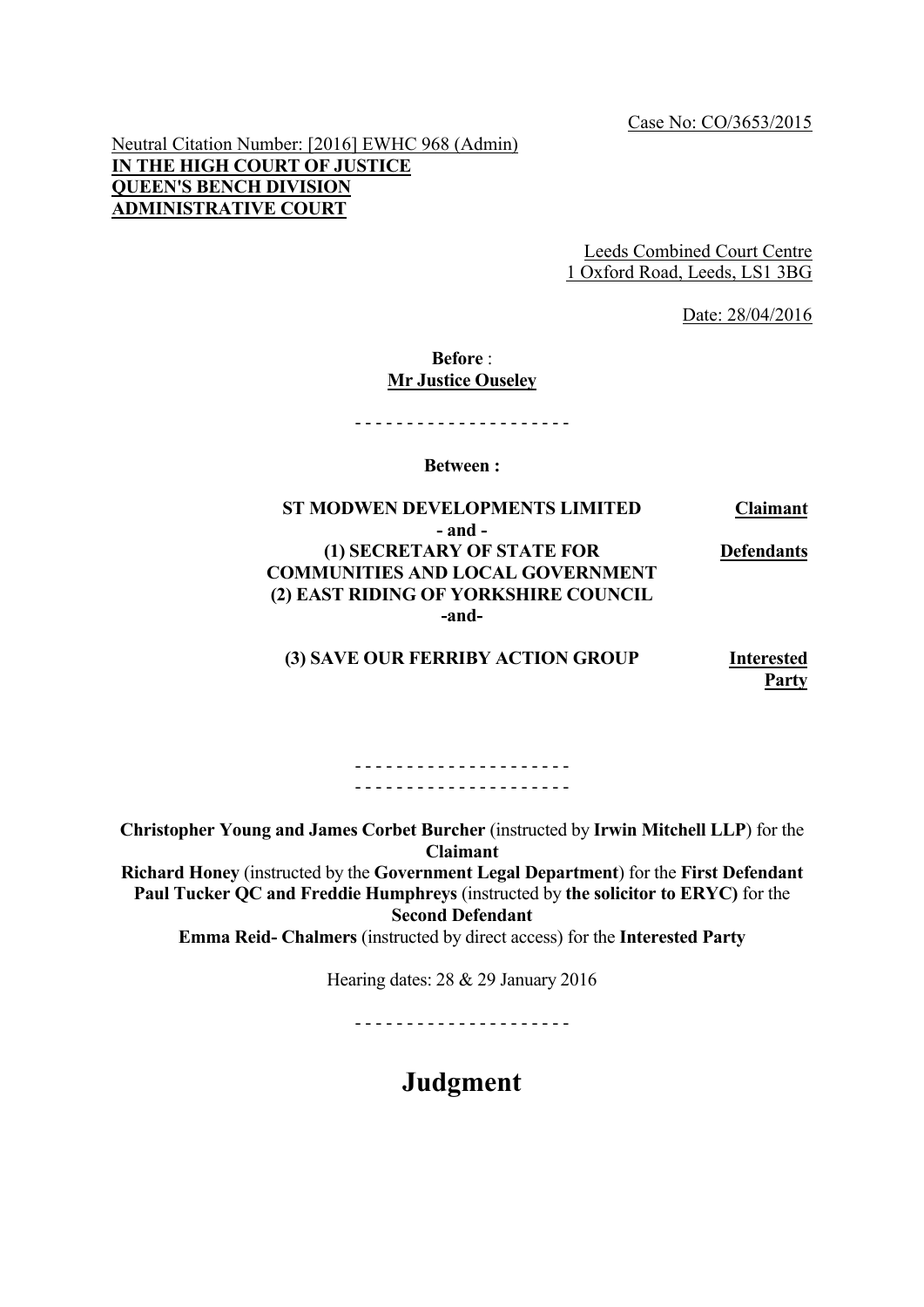## MR JUSTICE OUSELEY

- 1. St Modwen Developments Limited, the Claimant, challenges under s288 of the Town and Country Planning Act 1990, the decision of the Secretary of State for Communities and Local Government dismissing its appeal against the refusal of planning permission by East Riding Yorkshire Council, ERYC, for two alternative developments at Melton, about 8 miles west of Hull. He did so, accepting the Inspector's recommendation in her report after a Public Inquiry. St Modwen's preferred development, Appeal A, was for 510 houses, including 35% affordable housing, a care home and other associated facilities; but as an alternative, Appeal B, it sought planning permission for 390 houses and for 7.7 hectares of employment land, either (1) with 40% affordable housing or (2) with 25% affordable housing and a £6m contribution to a new bridge over the railway to improve access to a large area of employment land to the south of the appeal site.
- 2. The main issues at the Inquiry concerned the loss of the allocated employment land on the appeal site, and the need for housing. The issues before me concerned alleged errors of interpretation of the National Planning Policy Framework, NPPF, of March 2012, in relation to the Inspector's conclusion and the Secretary of State's acceptance that ERYC had a 5 year supply of housing land, and to a lesser extent their alleged error of law in their approach to the offer of £6m, which was found to be so disproportionately great, in relation to the harm which the development was said to do to employment land, that it was discounted.

#### **The Decision Letter**

3. The Secretary of State's Decision Letter accepted the recommendation and reasoning of the Inspector save in one respect and so any errors of hers affect the Decision Letter too. The overall conclusions of the Decision Letter, DL, in [18] and [19] were:

> "18. Although the provision of new homes, including affordable housing, would be an important social and economic benefit, the Secretary of State concludes that granting permission for either of the appeal schemes would be contrary to the Development Plan, so that it is necessary to consider whether there are material considerations sufficient to warrant a decision contrary to that.

> 19. With regard to Appeal A, the Secretary of State concludes that the benefits of the scheme are significantly and demonstrably outweighed by the adverse impacts including that on the Council's overall spatial strategy for housing, their economic objectives and the portfolio of employment land, and the urbanising impact on North Ferriby. In the case of Appeal B, the Secretary of State concludes that these disbenefits would be compounded by the reduced quantum of housing while the funding for a bridge across a railway line would not be a proportionate or reasonable response to any harm to the supply of employment land."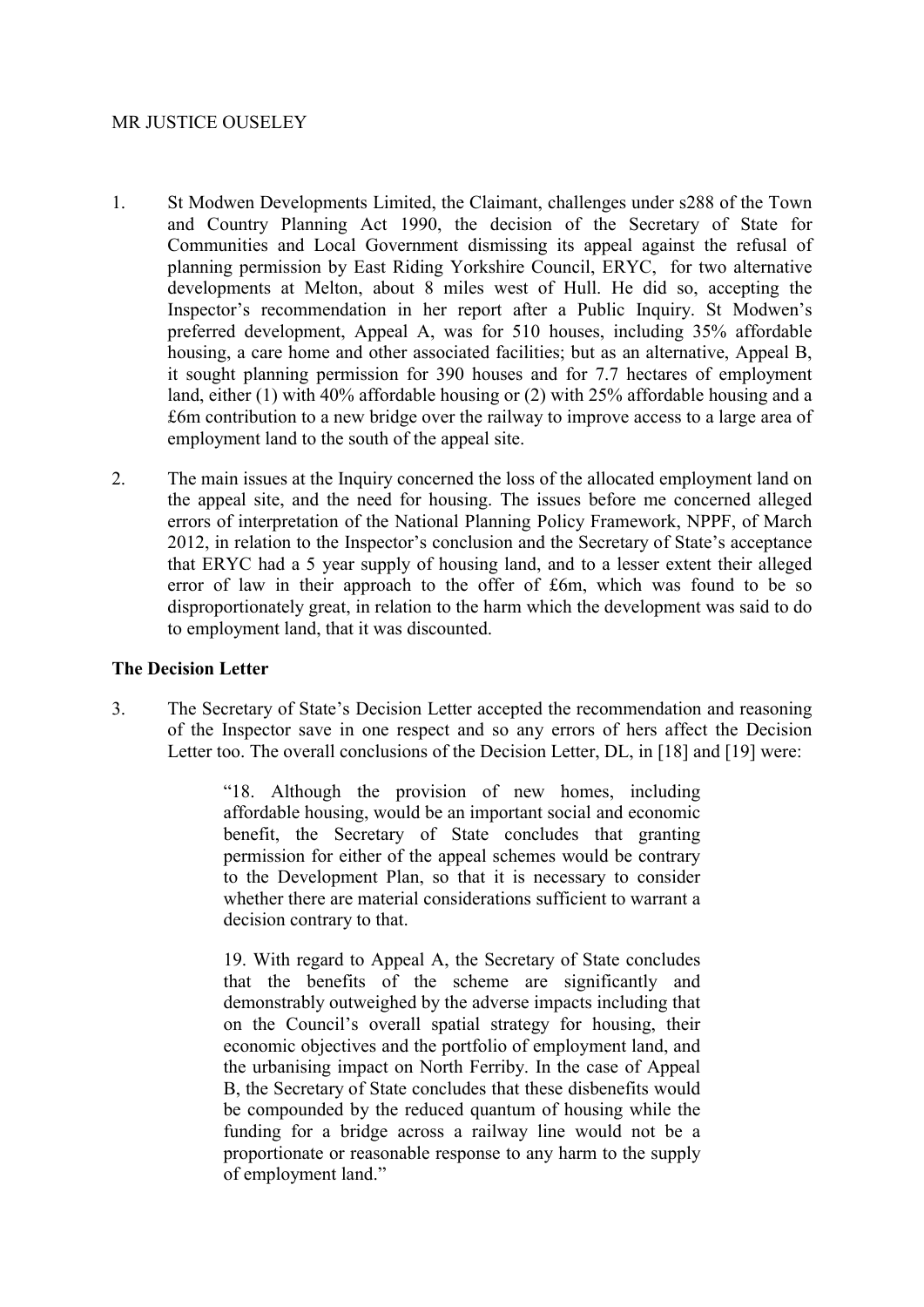# **The Inspector's Report- IR**

- 4. The Inspector correctly identified the issues as the relationship of the proposals to the statutory Development Plan, to the emerging local plan, and to national planning policies; the adequacy of the housing provision in ERYC; and the particular contribution made by the appeal site to the supply of employment land and to wider economic objectives. St Modwen was not proposing any form of development on the 7.7 has. of employment land in Appeal B. The loss of employment land had been a major reason for the refusal of planning permission. The core dispute about the loss of employment land concerned the characteristics of the appeal site rather than the quantity of employment land which would be lost. As a result, the Inspector concluded that the planning policy implications of Appeal A compared to Appeal B did not differ greatly, and the differences between the schemes, and the extent to which one might be more of a mixed use scheme than the other, were of limited relevance, [IR 13.4] .
- 5. There was no dispute but that the proposal conflicted with the adopted Development Plan, and indeed with the emerging local plan, because in each plan the appeal site was allocated for employment uses. One issue was whether it was still needed as employment land, but the Inspector concluded that it was, principally because of its location, suitability and contribution to the ERYC portfolio of employment land, rather than because of the need for the quantum of employment land itself in East Riding; it was also seen as well located to assist Hull's regeneration including its nascent renewable energy manufacturing industry. Hull is the only city in England to be wholly surrounded on its landward side by the area of another authority, ERYC, which wraps tightly around its urban area. St Modwen did not contend that there was no reasonable prospect of the site coming forward for employment use.
- 6. Instead, St Modwen contended that its proposals were sustainable development and so accorded with national policy in the NPPF, which reduced the weight to be given to the conflict with the Development Plan. The Inspector concluded that paragraph 49 of the NPPF expected housing proposals to be considered in the context of a presumption in favour of sustainable development. So even if there were a 5 year housing land supply, NPPF [49] would be engaged by reason of the fact that some relevant policies, including the fact that the proposals would be outside development limits, were out of date. The Inspector accepted at [13.10]:

"As such, providing the proposals were accepted to be a form of sustainable development, the planning balance to be applied would be that permission should be granted unless any adverse impacts of doing so would significantly and demonstrably outweigh the benefits."

# **Housing Land Requirement and Supply**

7. St Modwen's arguments before the Inspector as to how that balance should be struck relied mainly on what it said was a considerable shortage of housing land against the five year housing requirement. Both components of that argument were hotly contested. ERYC contended that the 5 year requirement should be assessed by reference to a Strategic Housing Market Area, SHMA, comprising ERY and Hull City, with a 5 year requirement for the ERYC part of it of 10053 dwellings, but if the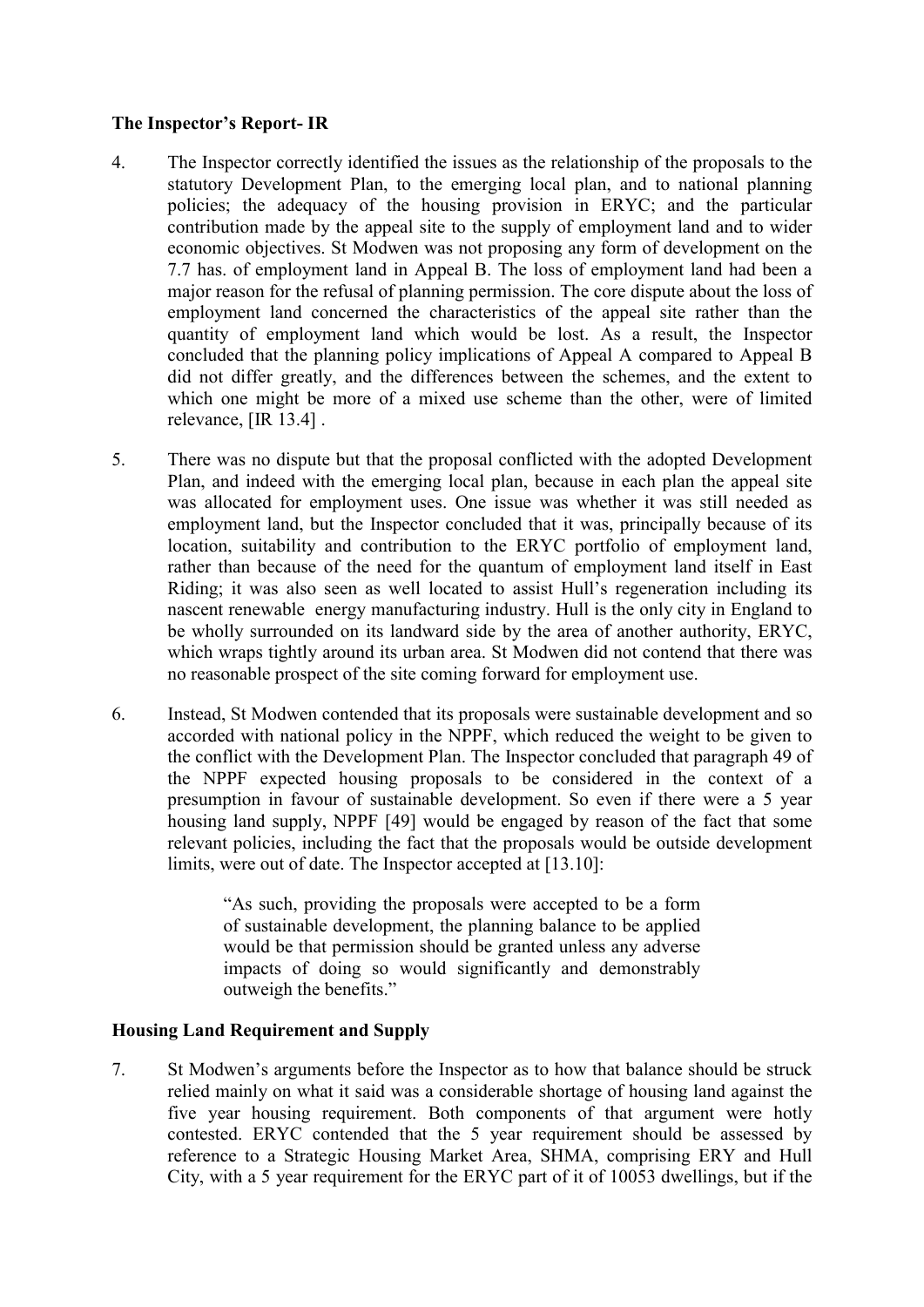five year requirement were assessed by reference solely to the ERYC area, ignoring the SHMA and the relationship to Hull City, there was a 5 year requirement of nearly 14000 dwellings. St Modwen contended that the relevant figure was not that for the ERYC part of the SHMA, but for the area of ERYC taken on its own without consideration of the SHMA, and that that figure was 15312.

- 8. Against the housing requirement figures, ERYC contended that it had a 5 year supply of just under 15000 houses at 14971 whereas St Modwen set against any relevant requirement figure including its own of 15312, a housing land supply figure of 4734.
- 9. The Inspector's overall conclusions on housing land requirement and supply are set out in IR [13.63-13.65], and were accepted by the Secretary of State:

"13.63. With regard to the five year housing requirement, I consider that the Council's figure of just over 10,000 for the housing market area is to be preferred, on the basis that it accords most closely with the relevant national policy and offers a reasonably robust, full, objective assessment of need. Use of an HMA-based figure should be understood as part of the first stage of formulating the requirement according to national policy rather than the second stage of applying a constraint on the basis of local policy making. The Secretary of State may conclude that the requirement should be based on the ERYC administrative area, in which case the Council's figure of just under 14,000 is to be preferred over the Appellant's figure of 15,300.

13.64. The Appellant's approach to the assessment of housing land supply is fundamentally flawed so that the Council's assessment of supply, at almost 15,000, is also to be preferred. Thus, whether the analysis is based on the HMA or the ERYC area, I consider that the Council has demonstrated the existence of a five year housing land supply. Even if the Appellant's five year housing requirement of 15,300 is taken, the shortfall of 300 would be modest in the context of the overall requirement, making it debatable whether any adverse effect on housing delivery due to supply constraints would be identifiable in practice.

13.65. Since it has not been shown that there is any pressing need for additional sites to come forward to sustain the local supply of housing, I consider that the appeal proposals would not deliver additional benefits by virtue of their contribution to that supply. The contribution of the proposals to the supply of affordable housing is a different matter. Here, significant need has been demonstrated and it seems likely that such need will persist. For that reason, substantial weight should attach to the proposals, in proportion to the extra contribution they would make to the supply of affordable housing."

It is the Inspector's approach to those differences which led to the challenge.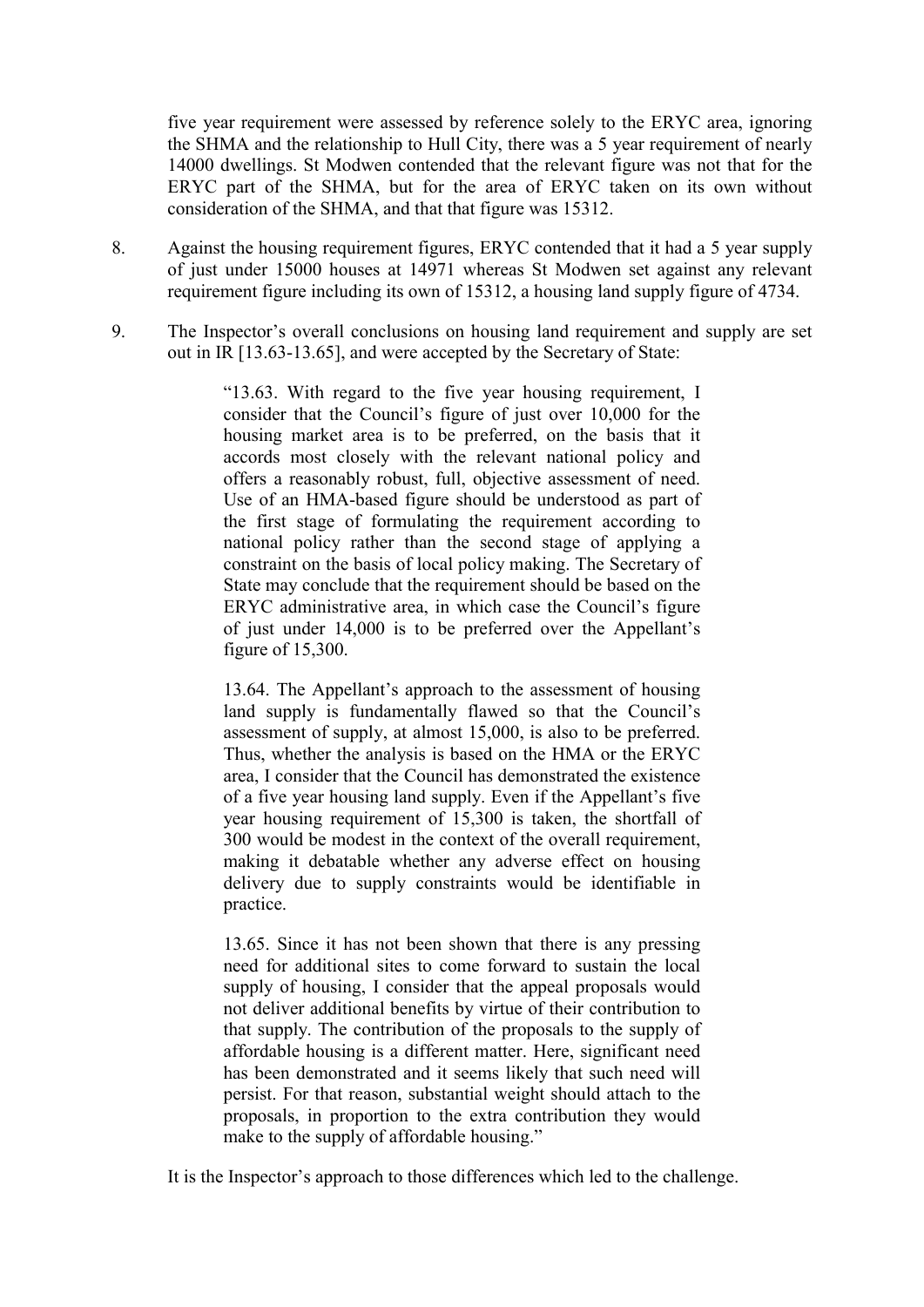# **Ground 1: Housing land supply**

- 10. Mr Young for St Modwen took aim first at the conclusions on housing land supply. If St Modwen's arguments had been accepted, the Inspector would have found that, on any of the requirement figures, there was a very large shortfall in housing land supply. He broke this part of his challenge into five issues, contending that, in relation to each, the Inspector and Secretary of State had misinterpreted NPPF [47], had ignored relevant considerations, and provided legally inadequate reasons en route to irrational conclusions.
- 11. These five issues are inter-related. (a) On the proper interpretation of "available now" in NPPF [47] footnote 11, sites contributing to the five year supply of housing land had to have planning permission, or at least a resolution to grant planning permission. (b) No evidence had been presented by the ERYC, on whom the burden lay, to show that the contributing sites were viable, as required by NPPF [47], and so the Inspector had no basis for including most of the sites in her assessment of housing land supply. (c) The Inspector misinterpreted "supply of specific deliverable sites", drawing a distinction between the assessment of supply and the assessment of "delivery", focusing on the former and ignoring the "deliverability" of the sites, treating supply and deliverability as the same. (d) The Inspector ignored the material fact, in judging the credibility of the housing land supply figures which she accepted, that ERYC's track record on housing delivery had averaged 635 dwellings a year, whereas it now proposed 3000 a year for 5 years. (e) She had made the same error in relation to ERYC's own projected housing trajectory as presented by it to the Local Plan examination, proceeding roughly in parallel: the trajectory showed significantly fewer than 3000 dwellings a year being delivered. (The public sessions of the hearing into the draft local plan were held after the appeal Inquiry and before the decision was issued, with a further hearing after the decision).
- 12. These contentions need to be examined in the context of the various issues on housing land supply which divided the parties at the Inquiry, because not all were of real importance.

# **Issue (a): the meaning of "available now".**

- 13. The principal issue was the inclusion by ERYC in the housing land supply figures of sites allocated in the emerging Local Plan; St Modwen's approach limited that supply to sites with planning permission or a resolution to grant permission. It said that this approach was required by NPPF [47] and the words "available now" in footnote 11. This accounted for almost all of the difference of over 10000 dwellings between the parties [IR13.41-2]. The table at [13.41] shows that to be a slightly crude way of expressing the differences, but the other differences cancel each other out numerically, and need not feature separately in the case. The Inspector accepted ERYC's approach, and rejected St Modwen's.
- 14. NPPF [47] provides:

"To boost significantly the supply of housing, local planning authorities should: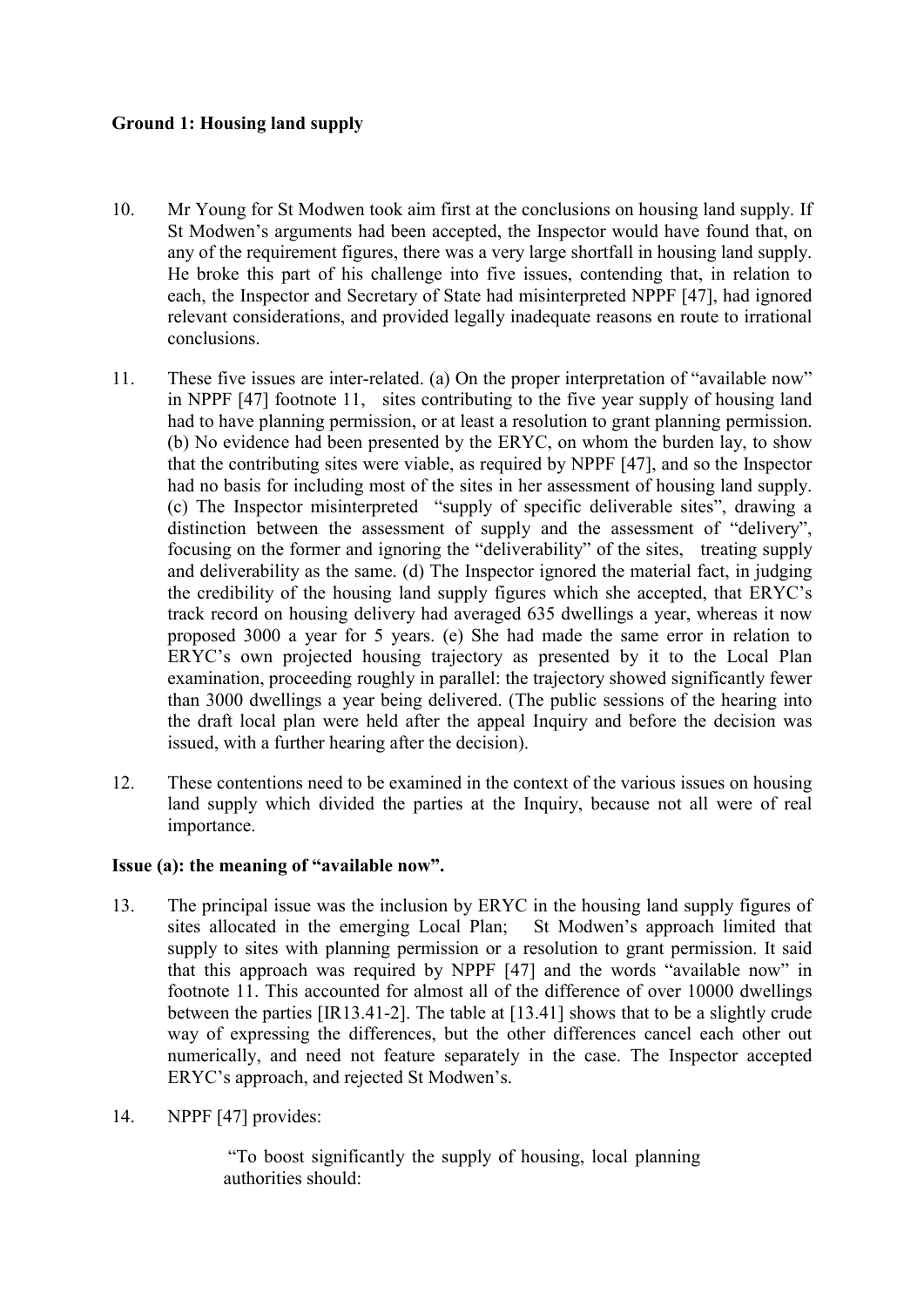- use their evidence base to ensure that their local plan meets the full objectively assessed needs for… housing "in the housing market area so far as is consistent with the policies set out in this Framework…";
- local planning authorities were required to identify and update annually a "supply of specific deliverable sites sufficient to provide 5 years' worth of housing against their housing requirements…"
- 15. Footnote 11 to "deliverable" states:

"11. To be considered deliverable, sites should be available now, offer a suitable location for development now, and be achievable with a realistic prospect that housing will be delivered on the site within five years and in particular that development of the site is viable. Sites with planning permission should be considered deliverable until permission expires, unless there is clear evidence that schemes will not be implemented within five years, for example they will not be viable, there is no longer a demand for the type of units or sites have long term phasing plans."

16. The Inspector's conclusions on this issue were as follows.

"The approach to allocations in the emerging local plan

13.43. Footnote 11 of NPPF paragraph 47 states that deliverable sites should be available, in a suitable location, achievable and have a realistic prospect of being developed. Further advice is set out at PPG 3.19-23, which suggests various other factors to consider such as impact on surroundings, ownership and viability, all of which are sitespecific. Both the Appellant and the Council draw attention to the Wainhomes judgement. From this, it appears there are two key points to note with regard to the interpretation of NPPF paragraph 47: firstly, that whether or not a site is deliverable is fact sensitive; and secondly, that inclusion of a site in an emerging local plan is some evidence of deliverability, since it should normally be assumed that an LPA will make a responsible attempt to comply with national planning policy. Nonetheless, there are other relevant factors including the plan's evidence base, the stage the draft plan has reached and the nature of any objections.

13.44. Pointing to the strong emphasis in NPPF on delivery, the Appellant has taken the position that supply will largely consist of sites with planning permission, putting forward a figure of just over 4,700 as the realistic supply. However if the exercise is to be fact-sensitive as indicated in the Wainhomes judgement, it follows that sites should not be discounted simply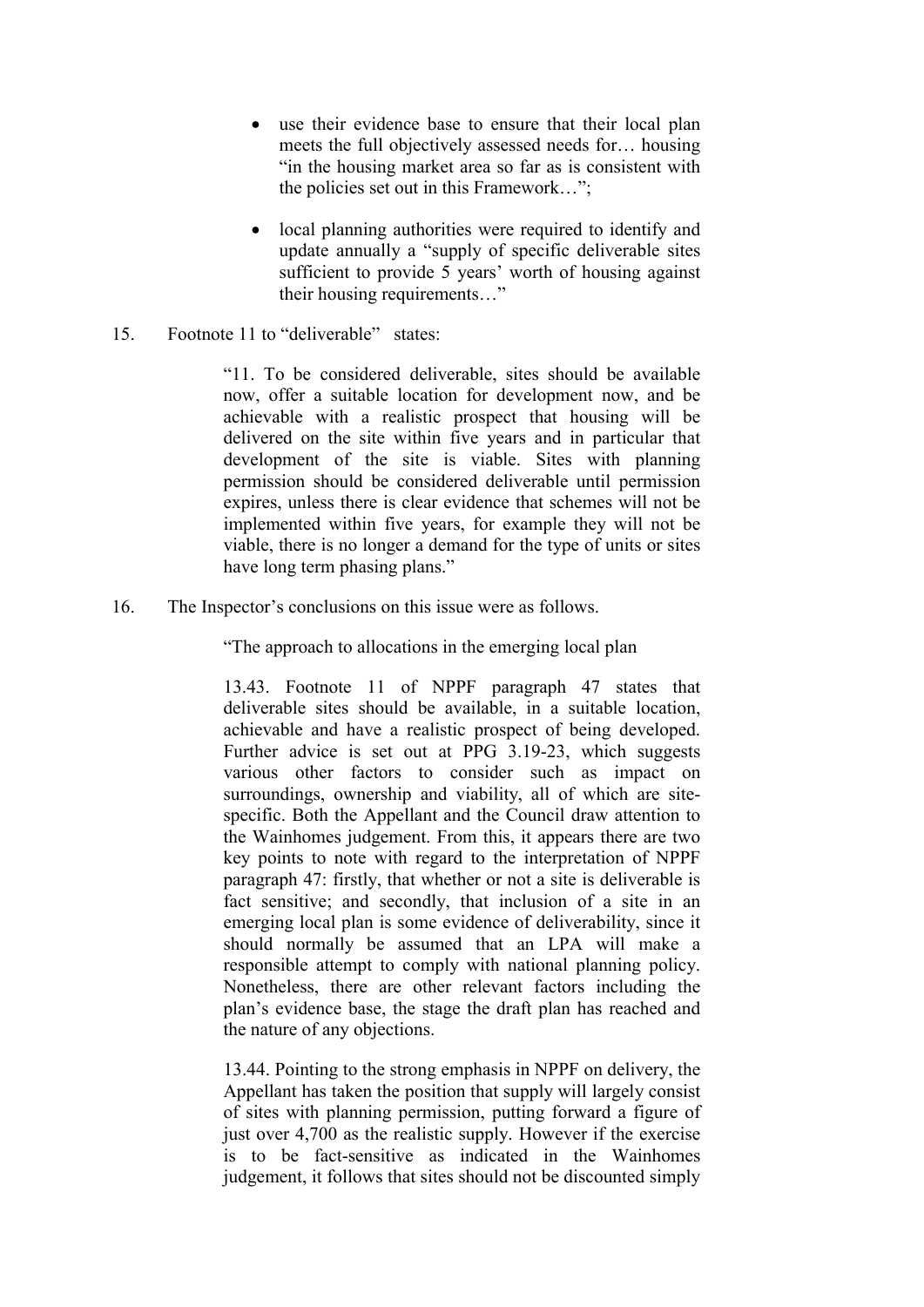on the basis of a general characteristic such as their planning status. Moreover, there is a fundamental lack of credibility in a figure for a period looking five years ahead which fails to acknowledge the likelihood that the Council will grant at least some planning permissions during that period. In this respect, it should be noted that the Appellant's own supply figure has had to be revised upwards by a substantial margin in the relatively short period between the submission of proofs in April 2014 and the holding of the inquiry only a few weeks later, in order to reflect this very fact. The Appellant's approach to deliverability does not achieve the intended aim of providing certainty over the projected five year period.

13.45. On the question of the status of sites without planning permission, the Appellant draws attention to various appeal decisions…In contrast, for the two appeals currently under consideration, the Council's case is based on all the sites identified in a submission draft allocations document rather than a small number of strategic sites. The relevant local plan is in the process of being examined and provides a much clearer picture as to technical or viability issues and the nature of any objections. The circumstances are not comparable and a different approach is warranted here, due to the different characteristics of the evidence base and the availability of public responses to the emerging plan. In addition, it seems to me there is a fundamental flaw in an approach to the assessment of housing land supply which fails to entertain the possibility that a Local Planning Authority with an identified need of at least 1400 dwellings a year and an emerging local plan which provides for 23,800 dwellings may grant at least some planning permissions for residential development over a five year period.

13.46. On its own, the absence of a planning permission is not sufficient reason for a site to be categorised as undeliverable. On that basis, I consider that very little weight can be attached to the Appellant's figures for supply from the existing and emerging local plans.

13.47. The second point arising from the Wainhomes case is that, in a plan-led system, regard needs to be had to the evidence base of the emerging plan, albeit this depends on context. In this instance, the emerging ERYC local plan makes detailed provision for development over the plan period. Whilst the Appellant protests that the detailed evidence base for those allocations was not put to the inquiry, it seems to me that the proper arena to test such detail is indeed the Local Plan examination. For the purposes of this inquiry, it is sufficient to establish the extent to which reliance may be placed on the emerging local plan."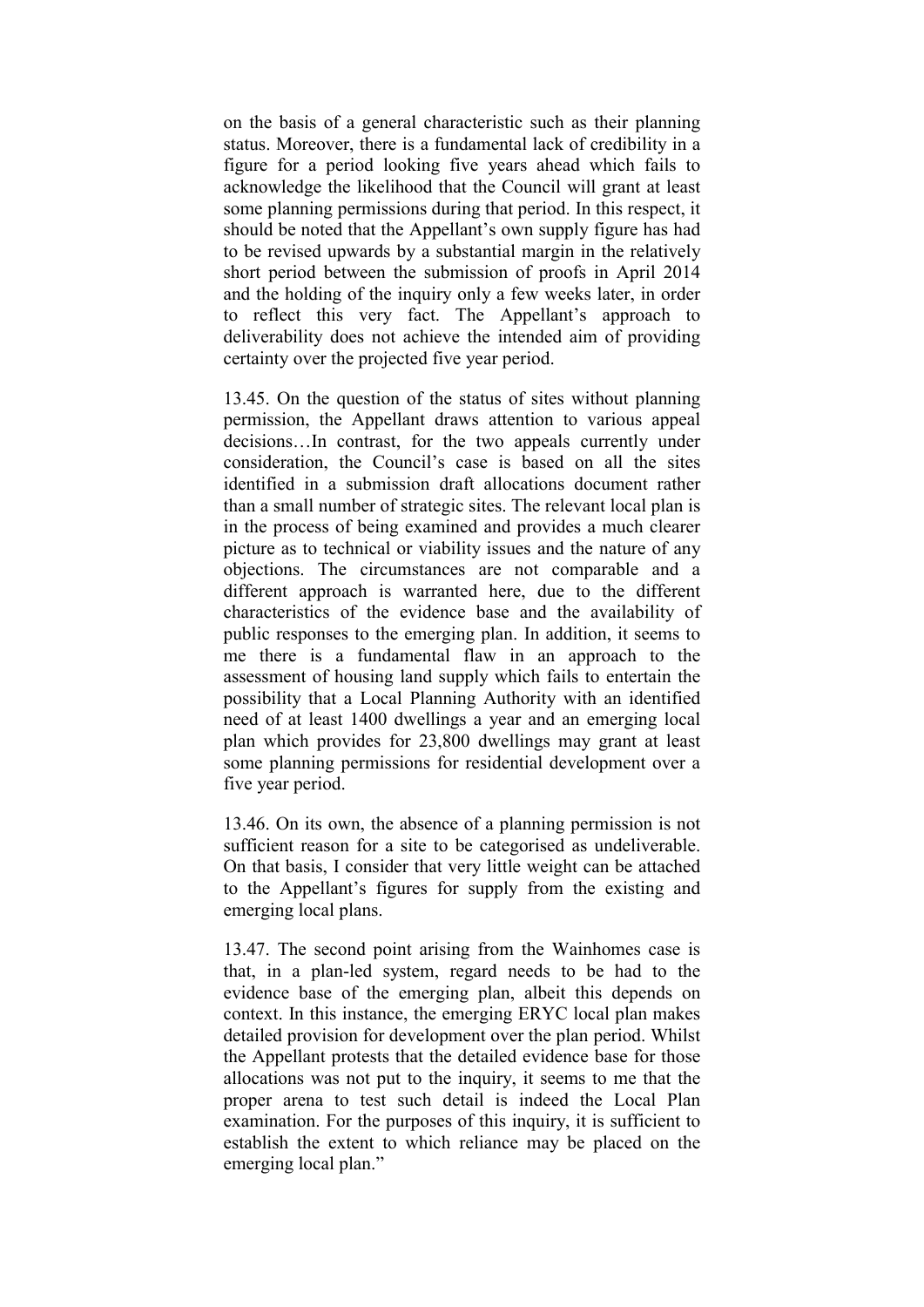- 17. Mr Young submitted that the correct, indeed only reasonable, interpretation of that phrase was that the sites had to have planning permission.
- 18. *Tesco Stores Ltd v Dundee City Council* [2012] UKSC 13 held that the interpretation of planning policy was a matter for the Courts and not for the reasonable interpretation of the decision-maker, returning planning policy to the status of all other policies when it came to their interpretation. But beyond saying that it required an objective interpretation and in context, it said very little about what tools, materials or approach should be used in the interpretation exercise by the Court.
- 19. I do not accept Mr Young's contention. If the Inspector's interpretation of the NPPF is wrong it means that her reasonable planning judgment is contrary to what the proper interpretation of the NPPF requires. It is a strong indicator that an interpretation of a phrase within the NPPF is wrong if it yields an outcome which lacks a sound planning basis. It is not her interpretation which lacks a sound planning basis; it is St Modwen's.
- 20. In the paragraphs cited above, the Inspector explains why sites should not be discounted from the housing land supply simply because they lack planning permission. Then, in considering sites which do not have permission but which are allocated in the emerging local plan, she explains why those sites are suitable for inclusion in the supply figures. This is a reasonable planning judgment; indeed, it is the obviously sensible planning judgment. Mr Young's contention would be a rigid inhibition to the appraisal of "deliverability", that is the appraisal of the sites realistically likely to be delivered over the next five years. I can see no planning rationale for depriving the planning authority and Inspector of the opportunity to reach a judgment on the general criteria for deliverability on sites in an emerging local plan. Planning permission clearly goes to the issue of deliverability because a site with permission is suitable for housing development, and a barrier to delivery has been removed. But it cannot sensibly be argued that planning permission is required now for a site to be realistically deliverable over the next five years.
- 21. Mr Young based his argument on the interpretation of "available now", but that phrase is obviously more apt to deal with ownership constraints, the starting constraints to development, than it is to deal with the grant of planning permission, in view of the other express components of deliverability. However this was no accidental focus on the wrong words to convey his point. "Availability now" cannot be demonstrated by showing that development on a site is "achievable with a realistic prospect that housing will be delivered on the site within five years…" But that last phrase covers an important aspect of "deliverability". The planning judgment as to "deliverability" can clearly be made in respect of sites which do not have planning permission now, but can reasonably be expected to receive it so as to enable housing to be built on them within the next five years. These would include allocations in an emerging local plan, once assessed for the purpose of inclusion in the housing land supply, or indeed in an adopted plan. Mr Young had to exclude them; so he had to base his argument, to give it any bite, on the inappropriate phrase "available now", because of the effect of the word "now". "Now" means "now", and I accept that "available now" looks to the present availability of the land in question. There is nothing to suggest that the Inspector did not understand that. But for the reasons she gave, his argument that that phrase covers the grant of planning permission and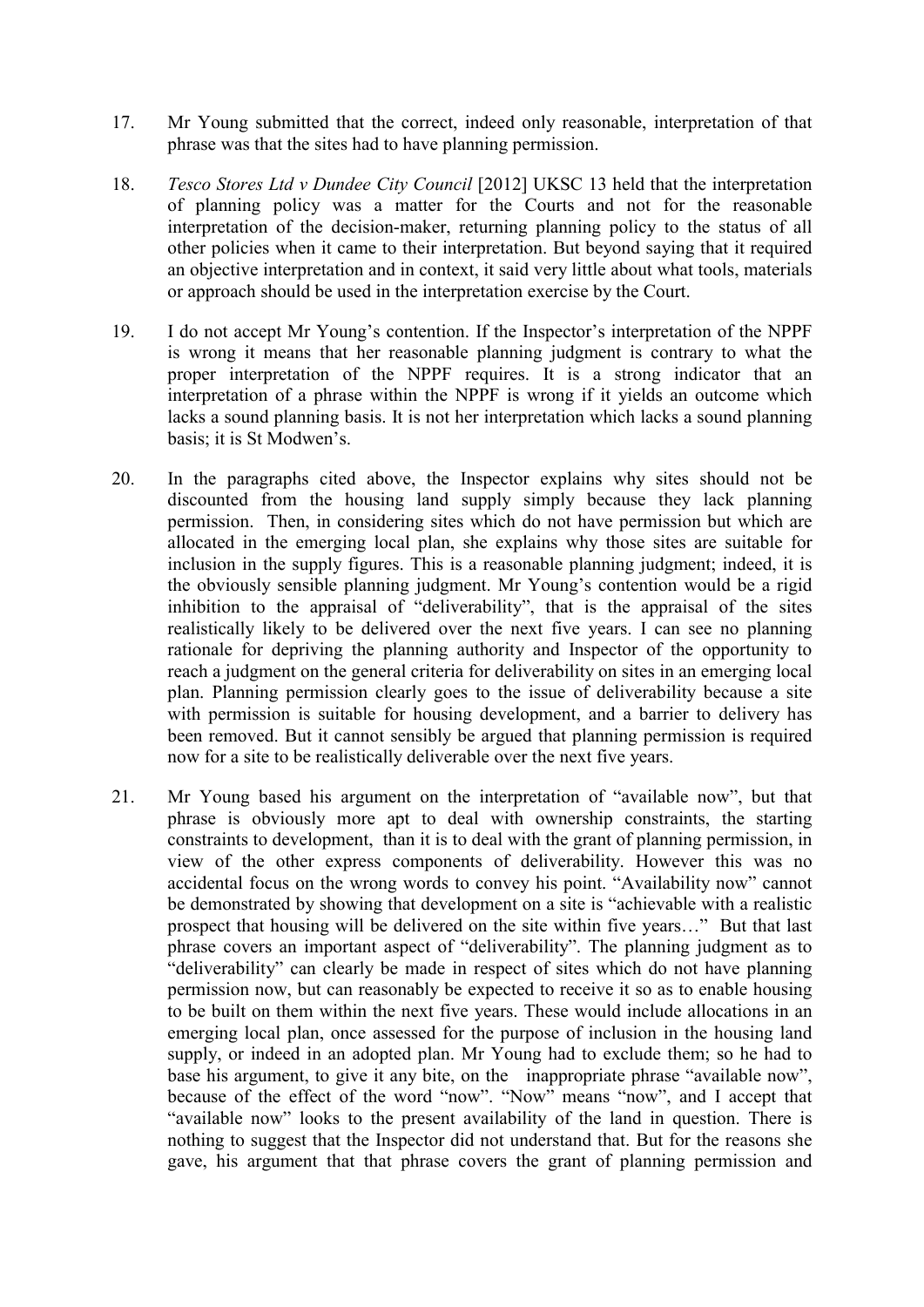requires planning permission to have been granted "now", lacks a sound planning basis, and that is the first reason why it is wrong.

- 22. "Deliverability" is more fully dealt with in later paragraphs of the IR, to which I come under issues (b) and (c ) of ground 1, where there is a separate challenge to the consideration given to viability and deliverability in relation to the inclusion in the supply figures of emerging sites in the local plan. In reality, though, issues (a), (b) and (c) are closely related: the justification for the inclusion in the supply figures of housing land allocations in an emerging local plan, helps to understand the Inspector's conclusion as to why the supply figures cannot sensibly be limited to sites with planning permission or a resolution to grant permission.
- 23. Second, the language of the footnote at issue is also decisively against Mr Young's argument. I have already pointed out that "available now" are words inapt to convey a need for planning permission as a criterion for "deliverability". However, if the Secretary of State had intended to require that only sites with planning permission were to be included within the five year supply figures, something of a radical change to what had hitherto been done, the obvious way to have done that would have been to use express words to that effect, rather than by using such oblique language as "available now", and in a footnote to "deliverable". The need for planning permission, in order for a site to be included in the supply figures would have been an obvious criterion to specify by itself. I find it impossible to accept that such a critical, and simply expressed, factor was left to be spelt out from "available now".
- 24. Mr Young had no real counter to that point beyond saying that it was implicit as a result of the second sentence of the footnote that planning permission was required. It would not otherwise be necessary to specify when a site with planning permission should be discounted from the supply now available. This sentence implies that a site with planning permission is deliverable unless excluded for the reasons in the second sentence. But that is a far, far cry from saying that a site without planning permission is not to be regarded as available now for the purposes of a five year supply. The inference which Mr Young needs to draw simply cannot be drawn.
- 25. Mr Young's argument contains a related fatal internal contradiction, since he enlarged the notion of "available now" beyond the need for planning permission to have been granted now so as to include sites with a resolution to grant permission. He did so for the understandable reasons that this could be close to a permission, and permission would usually follow within a reasonable period thereafter - although there is known to be many a slip twixt cup and lip here - and it would also reduce the unappealing rigidity of his argument. He can however even less extract that extended criterion from "available now". In reality, this is to allow a judgment on the prospect of the site receiving permission within the period to play a part in the planning judgment of whether it should be included in the supply figures. And once he has accepted that in principle, the limits to that principle are not to be set for the convenience of a particular forensic argument.
- 26. Mr Young is also making the words "available now" cover both the absence of ownership constraints, and possibly the removal of any need for the owner to find alternative land for, for example, any statutory function carried out on the land in question, as well as the grant of permission. This is working the phrase too hard.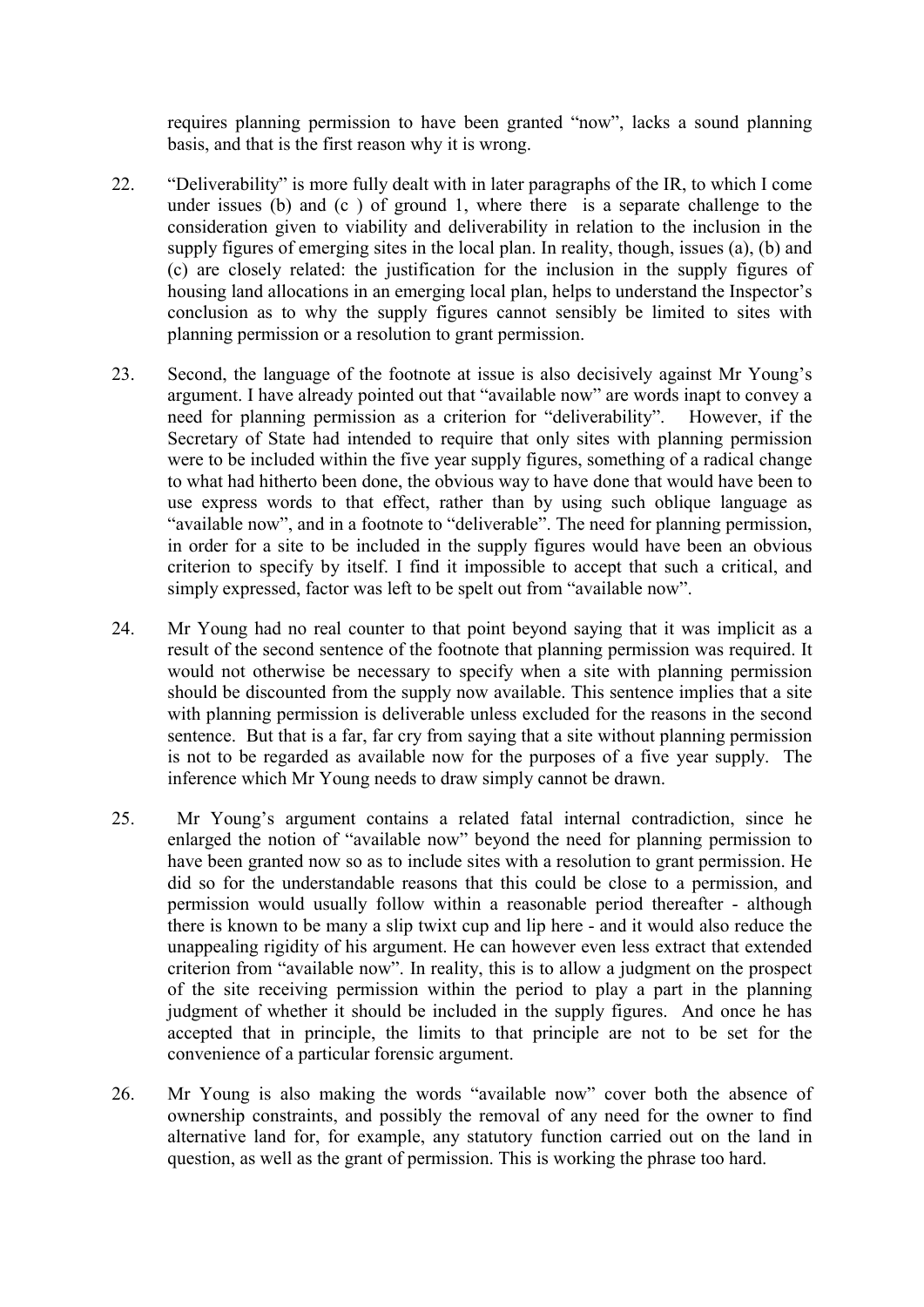- 27. Third, such authority as there is supports my conclusion. The Inspector was referred, as was I, to the decision of Stuart-Smith J in *Wainhomes (South West) Holdings Ltd v SSCLG* [2013] EWHC 597. This decision is also relevant to the debate over deliverability since the issue was whether sites in emerging plans, and without permission, should be regarded as "deliverable". As Mr Young acknowledged, this is a decision against him. At [34], Stuart-Smith J commented on factors relevant to the interpretation of "deliverable" in footnote 11. Although it was common ground before him that planning permission was not a prerequisite to a site being "deliverable", he explained why he agreed with that common ground.
- 28. Stuart-Smith J said:

"34. The issue for the inspector was whether the strategic sites were "deliverable" as defined by Footnote 11 so that they fell within the meaning of [47] and should have been included in the assessment of housing land supply. Footnote 11 is not entirely straightforward, but the following points are relevant to its interpretation:

- It is common ground that planning permission is not a necessary prerequisite to a site being "deliverable". This must be so because of the second sentence of Footnote 11 and because it would be quite unrealistic and unworkable to suggest that all of the housing land supply for the following five year period will have achieved planning permission at the start of the period;
- The parties are agreed that a site which is, for example, occupied by a factory which has not been derequisitioned, or which is contaminated so that housing could not be placed upon it, is not "available now" within the meaning of the first sentence of Footnote 11. However, what is meant by "available now" is not explained in Footnote 11 or elsewhere. It is to be read in the context that there are other requirements, which should be assumed to be distinct from the requirement of being "available now", though there may be a degree of overlap in their application. This suggests that being available now is not a function of (a) being a suitable location for development now or (b) being achievable with a realistic prospect that housing will be delivered on the site within five years and that development of the site is viable. Given the presence of those additional requirements, I would accept Ms Busch's submission for the Secretary of State: "available now" connotes that, if the site had planning permission now, there would be no other legal or physical impediment integral to the site that would prevent immediate development;… "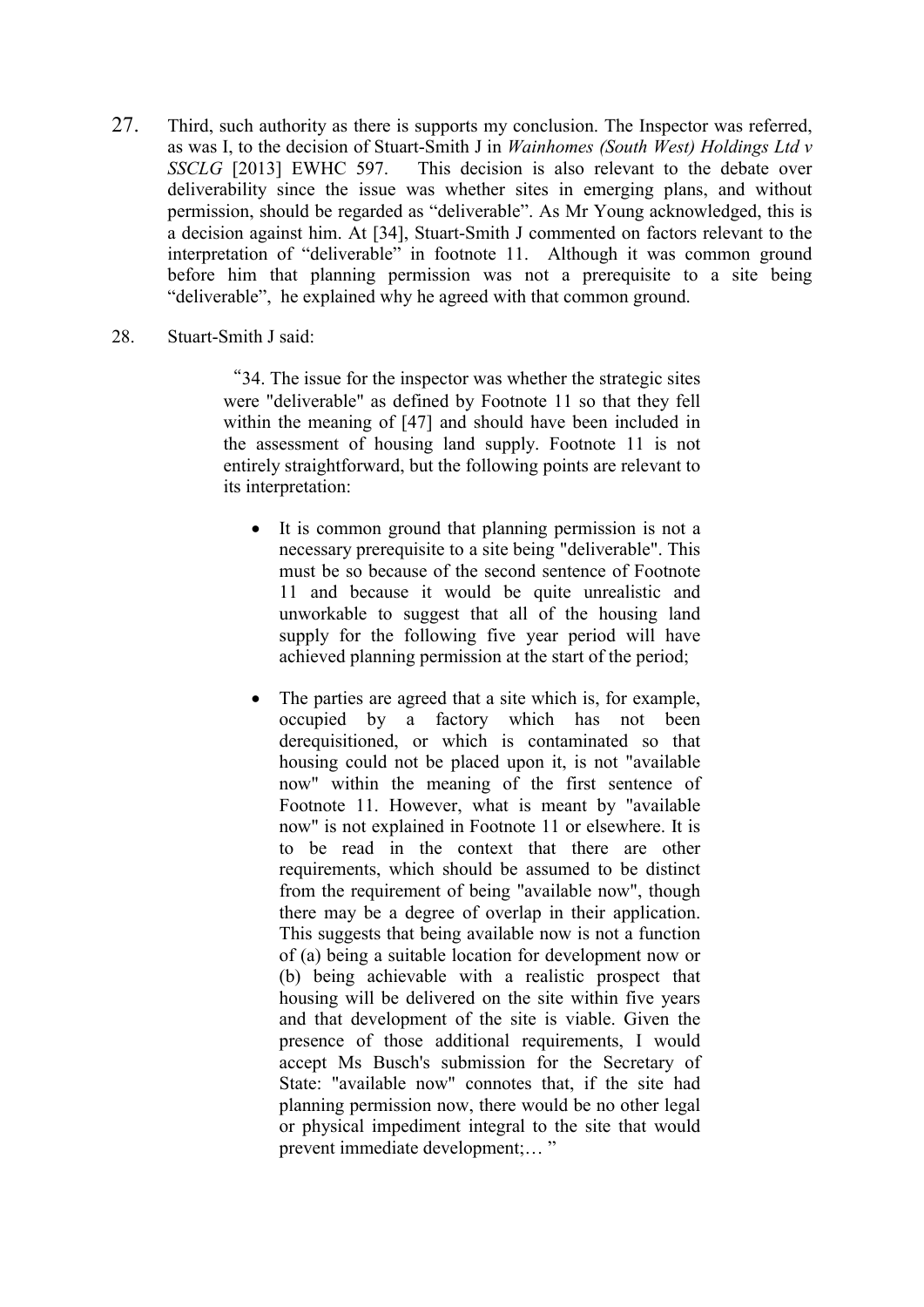- 29. In [35] he said that the inclusion of a site in an emerging plan was some evidence that the site was deliverable since it should normally be assumed that it was included pursuant to a responsible planning authority's attempt to meet NPPF [47], but he made the important point that the weight to be attached to all those factors was a matter of planning judgment for the Inspector.
- 30. Mr Young submitted that this was not binding on me, which is correct, and that limited weight could be attached to a position agreed before the Inspector and before the judge, and therefore not argued. That might be a sound submission in many cases, but not so here since the issue was plainly considered, and reasons were given by Stuart-Smith J for accepting that agreed position at the outset of a considered analysis of "deliverability". I note that his comment on planning permissions focused on what was "deliverable" and not on what was "available now", though being "available now" is an ingredient of being "deliverable". But if planning permission now is not required for a site to be "deliverable" over five years, it cannot be a requirement of "available now".
- 31. Mr Young criticised the reasoning of Stuart-Smith J, to persuade me not to follow it: the fact that it might be difficult for planning authorities to have a five year supply of housing land with planning permission at the start of and through the rolling five year periods was no reason why it should not be required of them. And some, he informed me, did achieve that. Maybe they do, but if so, the fact that only some, and no more do so, (no further details provided), supports rather than undermines the judge's concern as to the realism of requiring all sites in the five year supply to have planning permission, and hence to support his judgment as to what in context the phrase at issue meant.
- 32. Finally, the Inspector was also referred to the Secretary of State's Planning Practice Guidance, PPG, of March 2014, a "web-based resource" published - and changeable without notice - "to bring together planning practice and guidance for England in an accessible and usable way". The Guidance was intended to assist practitioners; interpretation of legislation was for the courts but this guidance "is an indication of the Secretary of State's views".
- 33. This is guidance not policy and is not put forward by the Secretary of State as having the same status or weight as the NPPF itself. It does not purport to contradict the NPPF, though it is possible that its language may do so. At this stage, two paragraphs merit citation here. Chapter 3 [31] asks and answers:

# "**What constitutes a 'deliverable site' in the context of housing policy?**

Deliverable sites for housing could include those that are allocated for housing in the Development Plan and sites with planning permission (outline or full that have not been implemented) unless there is clear evidence that schemes will not be implemented within five years.

However, planning permission or allocation in a Development Plan is not a prerequisite for a site being delivered in terms of the five-year supply. Local planning authorities will need to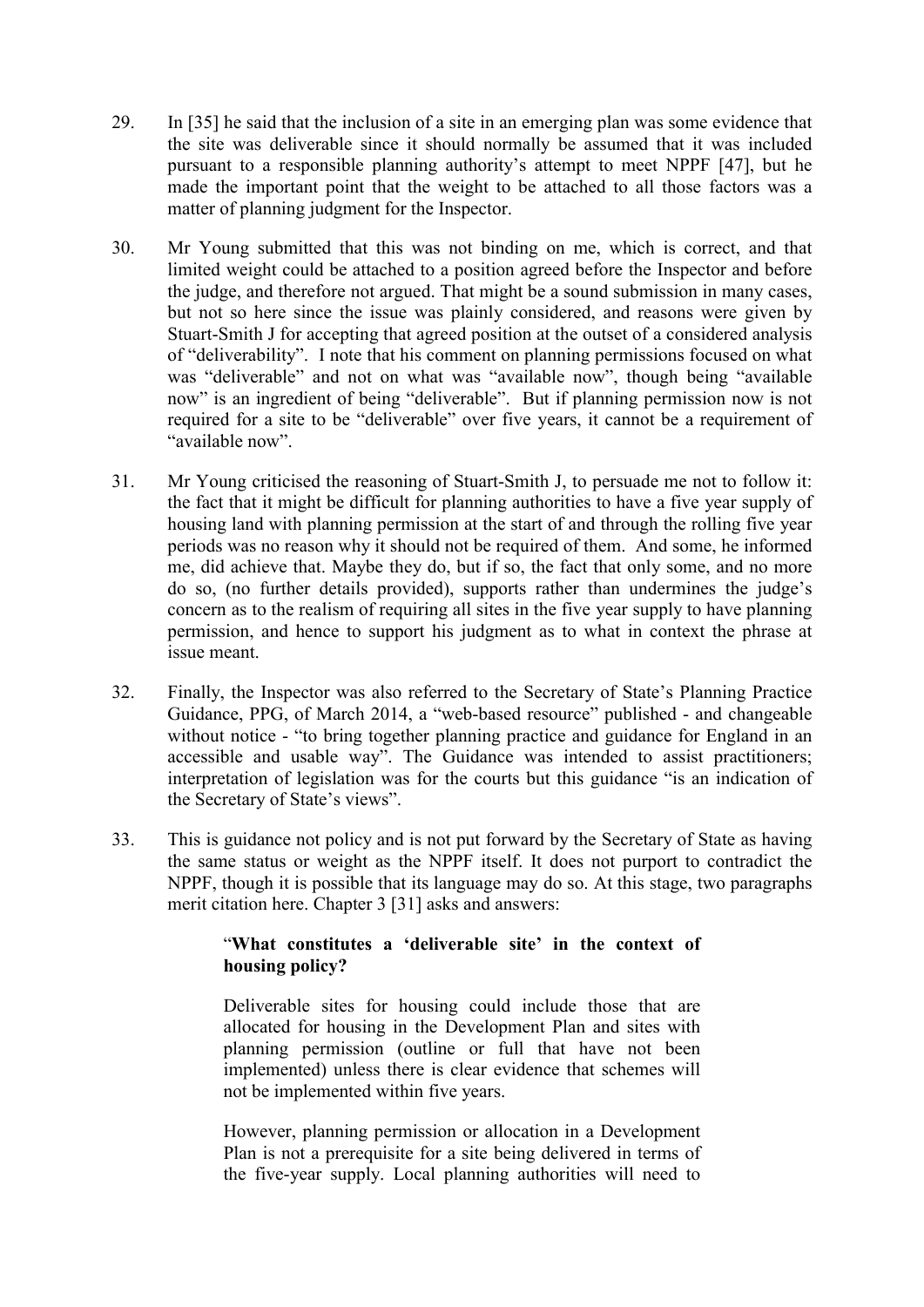provide robust, up to date evidence to support the deliverability of sites, ensuring that their judgments on deliverability are clearly and transparently set out. If there are no significant constraints (e.g. infrastructure) to overcome such as infrastructure, sites not allocated within a development plan or without planning permission can be considered capable of being delivered within a five-year timeframe.

The size of sites will also be an important factor in identifying whether a housing site is deliverable within the first 5 years. Plan makers will need to consider the time it will take to commence development on site and build out rates to ensure a robust five-year housing supply."

34. Chapter 2 [20] asks and answers:

## **"What factors should be considered when assessing availability?**

A site is considered available for development, when, on the best information available (confirmed by the call for sites and information from land owners and legal searches where appropriate), there is confidence that there are no legal or ownership problems, such as unresolved multiple ownerships, ransom strips tenancies or operational requirements of landowners. This will often mean that the land is controlled by a developer or landowner who has expressed an intention to develop, or the landowner has expressed an intention to sell. Because persons do not need to have an interest in the land to make planning applications, the existence of a planning permission does not necessarily mean that the site is available. Where potential problems have been identified, then an assessment will need to be made as to how and when they can realistically be overcome. Consideration should also be given to the delivery record of the developers or landowners putting forward sites, and whether the planning background of a site shows a history of unimplemented permissions."

- 35. The PPG clearly supports the view which I have formed as to whether planning permission is a prerequisite for a site to be "available now" or "deliverable."
- 36. There was some debate as to its relevance to the interpretation of NPPF [47], since its interpretation was an issue for the Court and not for the reasonable view, let alone for the say-so, of the policy maker; and the PPG post-dated the NPPF. I regard it as relevant as an aid to interpretation by the Court of the NPPF. The NPPF is not to be construed like a statute or contract. It is not a multilateral agreement such as a contract or treaty. A bespoke approach is required for the interpretation by the Court of statements made by the policy-maker, for the benefit of those who are affected, as to how he intends in general to use his discretionary powers. The policy-maker of the NPPF cannot say that he meant one thing when he used words which mean something else. But when the policy-maker produces a subordinate document to expand upon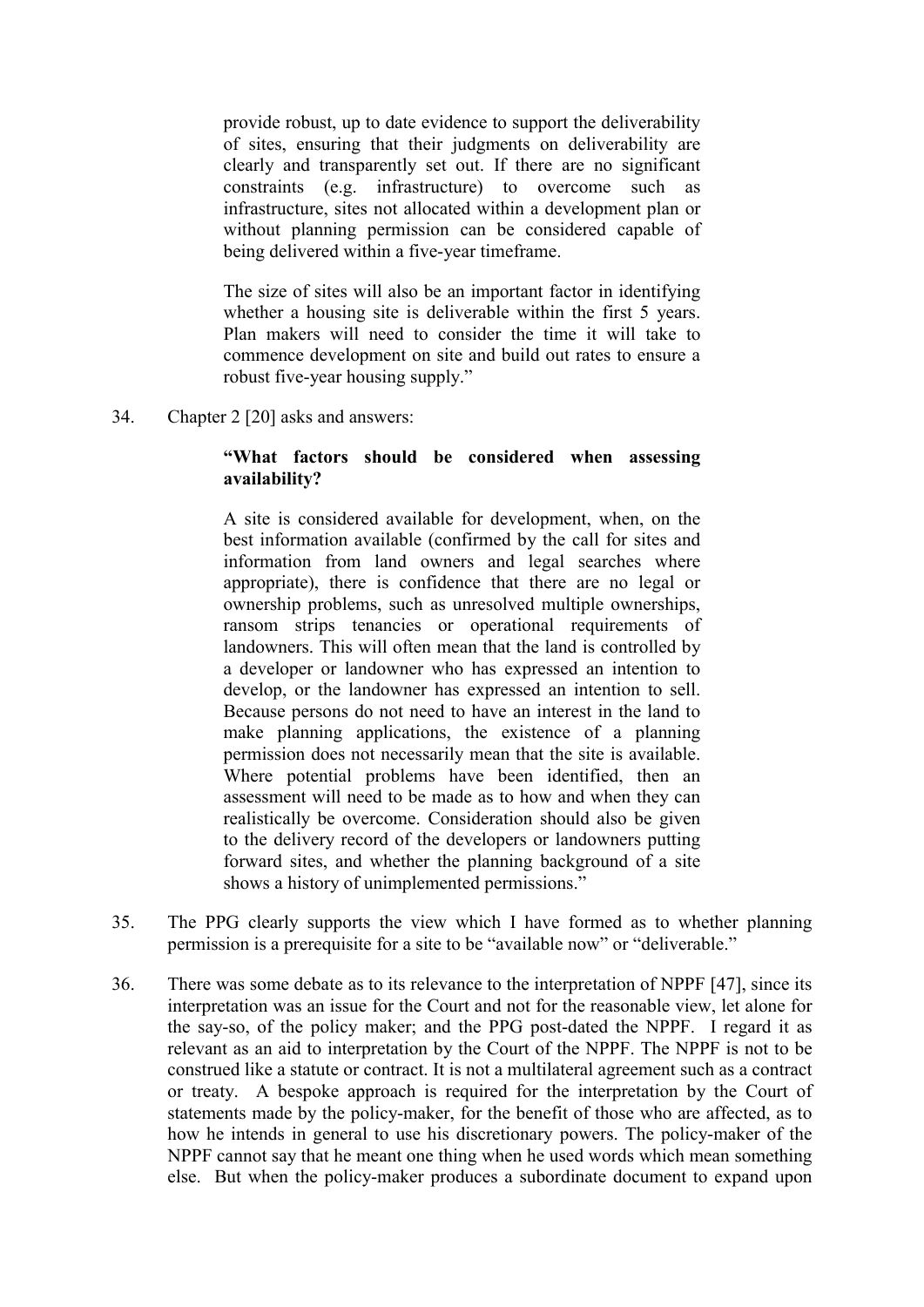what he has previously said, which does not and is not expressly intended to contradict it, that document may assist the Court in understanding what was intended in the first place and why, thus assisting it in its task of interpretation. This is not substituting his views for the interpretation of the Court.

37. For those reasons, I reject Mr Young's first contention in ground 1 as showing any error of law on the part of the Inspector or Secretary of State.

#### **Issue (b): the evidence that the emerging plan sites were viable**

- 38. This argument focused on the requirement in NPPF [47] footnote 11 that the sites included in the five year supply of housing land be viable. This was presented to the Inspector as an argument that the burden lay upon Councils to demonstrate viability, that *Wainhomes* said as much, and that it was not for the developer to refute viability. Here, contended Mr Young, ERYC had not presented evidence on viability, and so the Inspector had no evidence that the sites were viable, save to the extent that sites had planning permission, and she should have discounted them from the supply of housing land on that ground. Sites not allocated in the adopted development plan, and without planning permission, require "robust, up to date, clear and transparent evidence to support the deliverability of sites", provided by the local planning authority; PPG Chapter 3 [31] above. This, he submitted, also required the local planning authority to provide evidence of the site's viability, one of the factors referred to in footnote 11 to [47].
- 39. I turn to the evidence and arguments before the Inspector. The evidence before her on the emerging sites was outlined by her in earlier parts of her report. The shortcoming now asserted in that evidence concerns only viability as an aspect of deliverability. Mr Hunt for EYRC gave evidence to the Inspector which explained the process which sites in the Proposed Submissions Allocations Document, PSAD, had been through in order to be included in the 2013 Strategic Housing Land Availability Assessment, SHLAA, for ERY, including the numerous rounds of consultation, the ERYC's judgement that it had strong evidence to support deliverability, though not produced in any detail to the Inquiry, and its commitment to affording allocations significant weight in deciding planning applications in respect of them. There were a large number of relatively small sites in the supply side. An appendix provided an updated assessment of their deliverability. They were specific allocations, tested against the Council's Site Assessment Methodology, to identify constraints to delivery, using 33 specific questions, through three or four stages of full public consultation, and subject to a fact check with the promoters of the allocations to confirm the absence of ownership constraints, availability and deliverability. The general assessment of the objections received was that they did not raise issues of suitability. The planning status of the PSAD sites was noted. There was an updated January 2014 PSAD. The Inspector also had the 2013 SHLAA. The case for ERYC on this is set out in IR 7.101-7, notably 7.105-107.
- 40. Although Mr Young made submissions to the Inspector about the shortcomings in the evidence provided by the ERYC, as providing no technical or viability evidence and very little to demonstrate deliverability, St Modwen's witness had prepared his own assessment of many of the sites at issue, but declined to rely on it to show that those emerging allocations were not properly included in the supply calculations. This was because, as he interpreted [47] NPPF, it permitted only the inclusion of sites with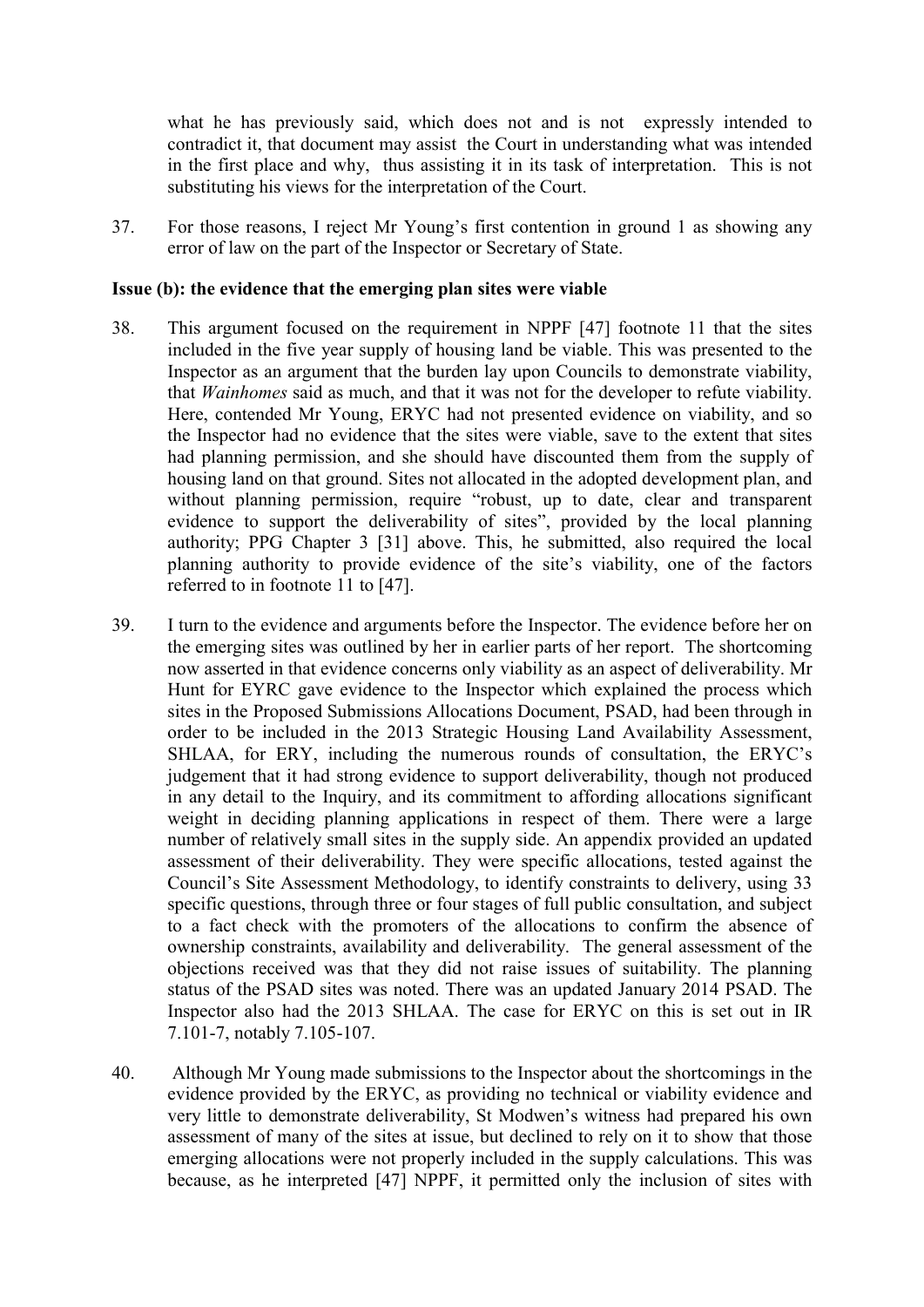planning permission or a resolution to grant permission. There was therefore no counter evidence from St Modwen to that provided by ERYC, St Modwen resting its case on the very different issue of whether planning permission was a criterion for acceptance into the five year housing land supply. In fact, it was Mr Tucker QC for ERYC who prayed the St Modwen's assessment in aid in his submissions to the Inspector, IR 7.106.

- 41. St Modwen's case on housing land supply is summarised in [IR 9. 142-155]. I summarise this because it is important to understand how limited was the viability point among the many points taken before the inspector on housing land supply. The ERYC housing land supply figures were described in those submissions as "utterly implausible" on the basis of the past much lower delivery of housing, and its future trajectory, which was also lower than 3000 dwellings a year; it had been inconsistent in the sites it put forward; what mattered were the permitted sites or those with a resolution to grant. Others should only be included if there were "very clear evidence supporting the delivery of the site in the next 5 years." *Wainhomes* put the burden of providing that evidence on the Council. The only evidence was one of the Council's witness' Appendices, which had very little detail, and although there might be no objection to many of the sites, there was very little else to demonstrate delivery in the next five years. "Technical and viability evidence is not provided." The Council knew that it had to provide such evidence, yet there was virtually no such evidence for the emerging plan allocations, for example there was no evidence of the delivery record of owners or developers as the PPG suggested. The summary against each site was not robust. Delivery rates and lead in times were not realistic; and the past was the only real way to judge delivery.
- 42. The Inspector said that detailed evidence did not have to be put to the appeal Inquiry since that was a matter for the Local Plan examination; [IR 13.47], above. From [13.48] onwards, the Inspector assessed the ERYC contention that 11000 sites from the emerging local plan should be regarded as "deliverable over the next five years." She considered in turn the PSAD of January 2014, prepared for the local plan, the SHLAA and the updated appendices to the ERYC witness' evidence on this topic.
- 43. The Inspector continued:

"13.49. Sites in the PSAD have been subjected to a four-stage assessment which includes deliverability. An example of this can be seen in the discussion of potential sites at Melton at Chapter 3 of Mr Hunt's PoE. However, although this methodology may support inclusion of a site within the emerging local plan, it does not demonstrate the likelihood of its delivery in the next five years, as indicated by the Council's own acceptance that some sites should be discounted.

13.50. Turning to the SHLAA, two key assumptions underpin its reliance on emerging local plan allocations in the five year housing land supply figures: that, since few sites require infrastructure to be provided prior to commencement of development, most of the allocations in the emerging local plan can be regarded as being free from significant constraints; and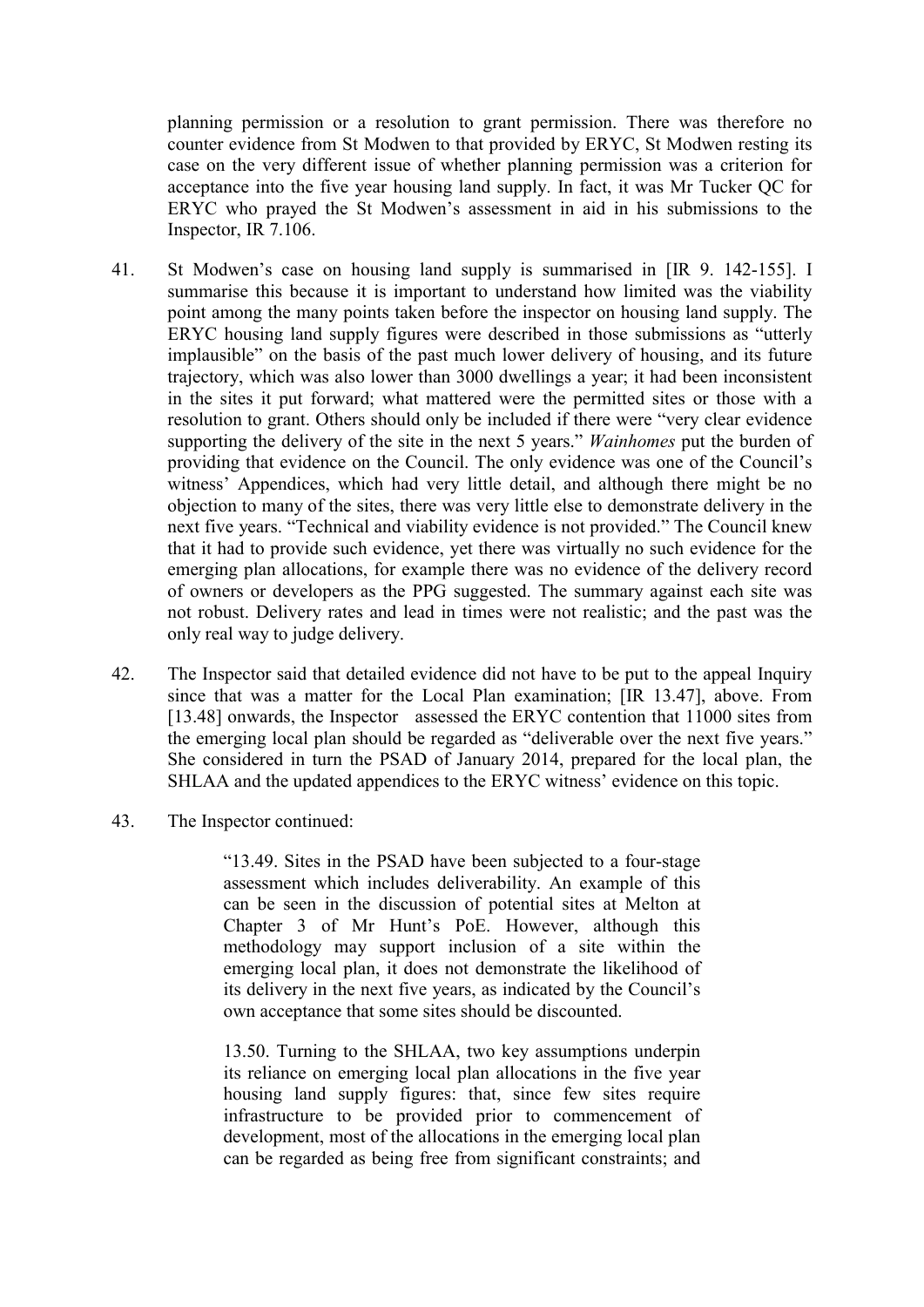that the Council is committed to affording weight to the emerging local plan when determining planning applications.

13.51. Infrastructure constraints are identified in the emerging local plan (see eg PSSD policy A1). Although the responses to the PSAD have resulted in comments on many of the allocations, the general tenor of these does not indicate a failure to identify constraints. In addition, the Appellant's scrutiny of these allocations during the course of the inquiry indicated a need for relatively little change in the Council's assessment of sites which should be discounted (from 373 in ERYC 16 to 419 in ERYC 38a). As such, I consider that the first key assumption has been shown to be reasonable.

13.52. As to the second, a comparison between the information provided in April 2014 and the update to the inquiry three months later provides a useful illustration of the extent to which the Council is standing by its commitment to afford weight to the emerging local plan. The table below shows that the number of sites with planning permission or expected to obtain such permission has risen significantly (by almost 1100 in three months) and the trend for those under consideration is also upward. On that basis, I consider that the second key assumption in the SHLAA is also reasonable.

13.53. Clearly, given the number of sites involved, it may well turn out that not all allocations currently identified as deliverable will in fact be delivered. However I consider that, overall, the Appellant has not shown that this part of the evidence base is lacking in robustness. As a result, the Council's figure of 11,156 dwellings on sites identified in the emerging local plan should carry substantial weight."

- 44. Mr Honey, for the Secretary of State, accepted that NPPF [49] does say that relevant policies for the supply of housing should not be considered up to date *"if the local planning authority cannot demonstrate*" (my emphasis) a five-year supply of deliverable housing sites. PPG 3, as above, elaborated what topics should be covered and with what calibre of evidence; but it was not confined to the one issue of viability. That is the policy which the Inspector was bound to apply, and did.
- 45. There is no case law supporting Mr Young's submissions. *Wainhomes* says no such thing as he submitted to the Inspector and initially to me. Considerations of specific burdens of proof on specific aspects are wholly inappropriate for evaluative planning decisions of this nature.
- 46. There was no error of law by the Inspector. She addressed the issue of whether ERYC had demonstrated that the sites in its five year housing land supply figures were deliverable within the requirements of [47] NPPF and footnote. Her approach reflects the requirements of [49] NPPF and of the PPG. She had evidence on deliverability sufficient to enable her to reach a reasonable planning judgment; she summarises that evidence from ERYC, and to an extent also from St Modwen.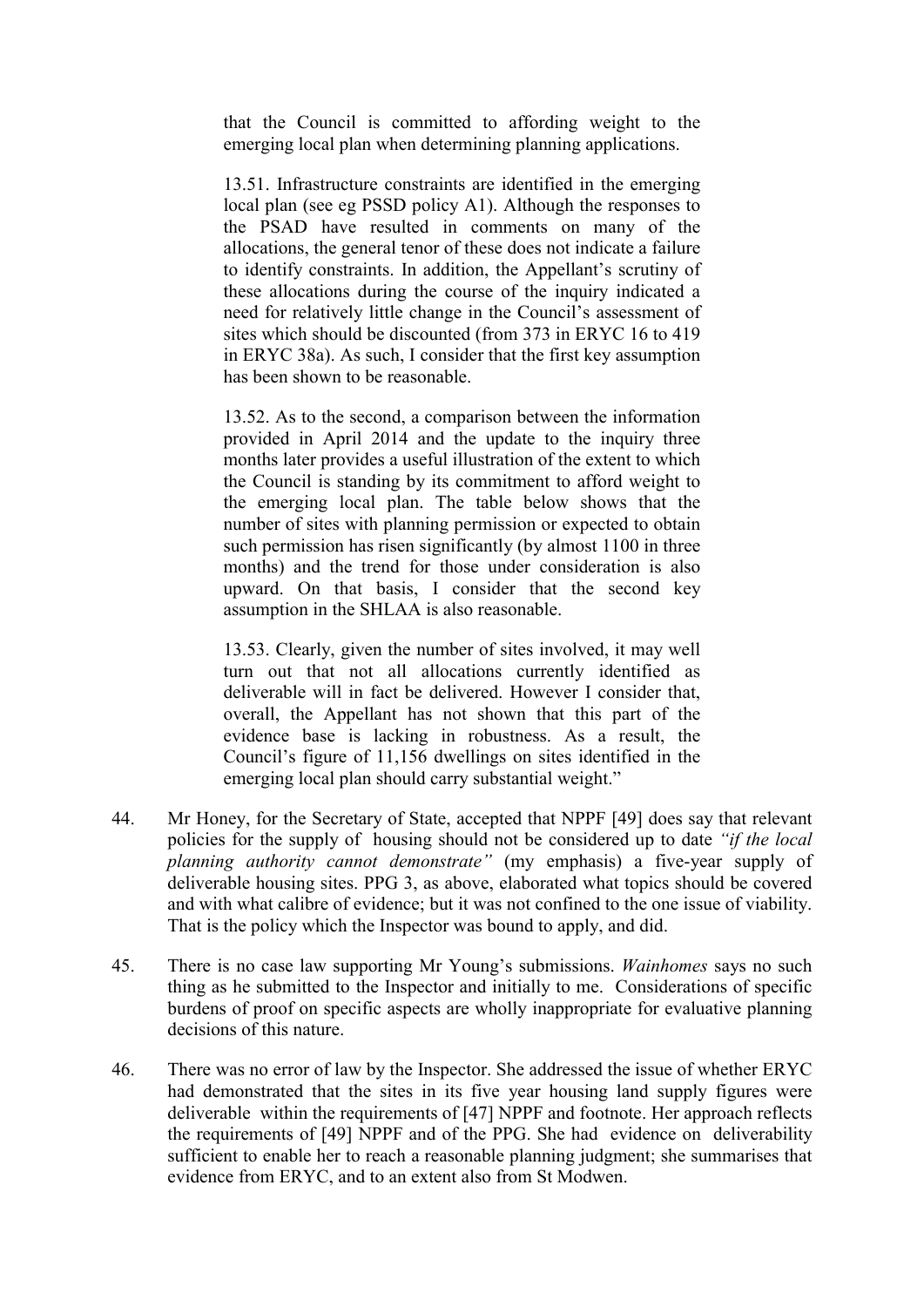- 47. The conclusions of her report deal with the main issues raised by St Modwen. Viability as a separate point scarcely rated a mention beside the other criticisms raised. She distilled the two principal issues as being the basis upon which reliance was placed on emerging local plan sites, particularly because of the possibility of significant constraints, and the weight which ERYC would give to sites in the emerging local plan, when deciding whether to grant planning permission on them. No viability assessment for each site was required to be produced to the Inspector. The main viability issue would have been whether or not there were significant infrastructure constraints. Although the evidence was in a short form for each site, the basis upon which that had been arrived at was spelt out in some detail, and covered all the relevant aspects of deliverability, of which viability was one component. It might have been possible to test samples of sites to measure how the Council had appraised viability, in view of the large number of sites, but it was not necessary in law to do so. She was not required to determine for herself, by her own inquiries and financial exercises, that the sites were viable.
- 48. There is nothing in this second issue.

# **Issue (c ): the approach to "deliverable" sites**

49. Mr Young contended that the Inspector had misinterpreted what "deliverable" meant in NPPF [47].This was more an issue about the language she had used in two paragraphs, IR [13.53 and 13.56], rather than whether any substantive conclusions showed a misinterpretation of the concept. I have dealt with the concept and the substantive conclusions, in dealing with the previous issues. Mr Young's criticisms were directed at the first sentence of [13.53] and at the last sentence of [13.56], the first set out above, but repeated here for convenience and the latter features again in connection with the next ground:

> "13.53. Clearly, given the number of sites involved, it may well turn out that not all allocations currently identified as deliverable will in fact be delivered…."

> "13.56… However, the assessment of supply is distinct from that for delivery."

- 50. He submitted that the inspector had erred in drawing a distinction between the supply of housing and the delivery of housing on it. Delivery was at the heart of the NPPF. The Inspector had focused on "supply" and not on "deliverable supply". She needed to find that specific sites were deliverable. The argument itself veered somewhat uncertainly between the concepts of "delivery", and "deliverability".
- 51. In my judgment, the Inspector made no error of interpretation of the NPPF at all. The NPPF and the assessment of housing land supply are concerned with "deliverability", which is an assessment of the likelihood that housing will be delivered in the five year period on that site. The assessment of housing land supply does not require certainty that the housing sites will actually be developed within that period. The planning process cannot deal in such certainties. The problem of uncertainty is managed by assessing "deliverability" over a five year period, re-assessed as the five year period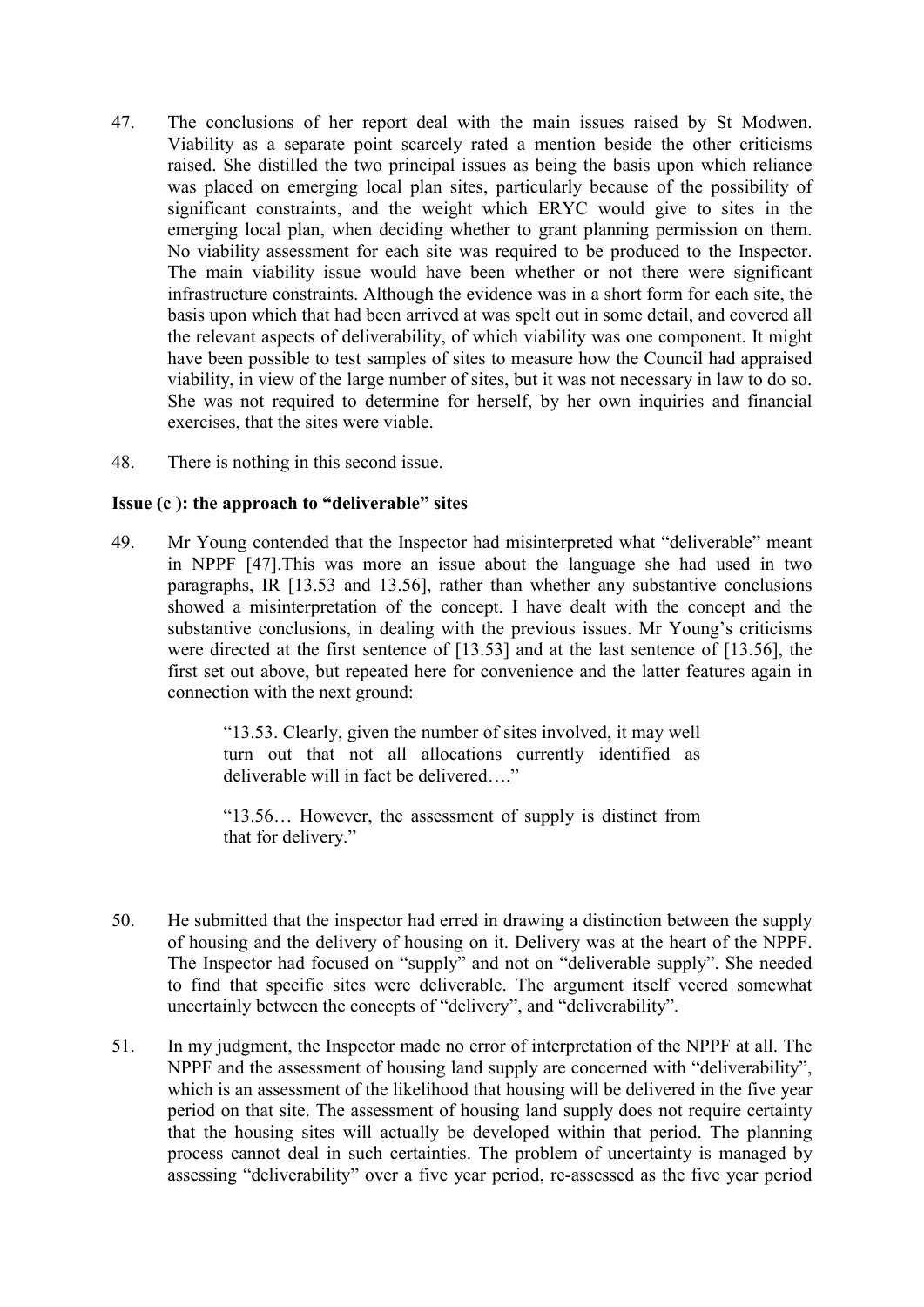rolls forward. The Inspector was simply recognising that there is that difference, and her focus had to be on deliverability, which was not disproved by showing that there were uncertainties. All this was very much a matter of degree for her.

52. There are many reasons why the difference may exist: the assumed production rates off large sites may be too high for the market, though that does not seem to have been an issue here; the building industry's infrastructure, skilled labour, finance, and materials, may not be geared up to the assumed rate; and the market may not wish to build or buy houses at the assumed rate of delivery; mortgage funds may not be available for those who would wish to buy. As Mr Tucker pointed out, the local planning authority can only do so much, that is to maintain a five year supply of deliverable housing land. The market, comprising house builders, finance and purchasers, has to do the rest. I reject this aspect of ground 1; the Inspector made no error of law.

#### **Issues (d) and (e): housing record and trajectory**

- 53. These can be taken together: (d) relates to the way in which the Inspector approached ERYC's past delivery of housing, and (e) relates to the trajectory it placed before the Inspector, and prepared for the Local Plan examination. They are also bound up with the other contention, featuring passim in Mr Young's argument, that the decision of the Inspector was not merely overly generous to ERYC, but was irrational.
- 54. The essence of (d) was that the supply figures, of 15000, over 5 years or 3000 a year was far beyond what ERYC had achieved in the past, which was of the order of 650 a year, and of (e ) was that it was far ahead of what EYRC was putting forward as its expected production over the five years. ERYC's April 2014 Housing Implementation Strategy for submission to the Local Plan examination, in evidence before the Inspector, showed fewer than 1000 dwellings built in 2013-14, and 1500 or fewer in each succeeding year until that figure of 1500 was just exceeded in 2017-18, making a total for the five relevant years of no more than 7000 dwellings.
- 55. Mr Young described ERYC as in effect saying that there was a realistic prospect that 3000 houses a year would be produced, but that it did not regard that as the likely outcome, the outcome that more probably than not would occur. No legally adequate reasons had been given as to how its five year housing supply figures could be reconciled with its past and probable future delivery.
- 56. The relevant paragraphs from the Inspector's Report have been set out above. St Modwen had put forward the past record and anticipated trajectory as reasons why ERYC's housing land supply figure was simply not credible. The Inspector commented on this in IR [13.56] under the heading *"The credibility of the supply figure"*:

"13.56. Whilst the Council's supply figure has fluctuated over the period of the inquiry, a fair reading of Mr Hunt's first proof shows that the discussion of a 12 year supply took place in the context of the weight which could be attached to sites in the emerging local plan (StM16). In a situation where a Local Plan is under preparation, it is not surprising that data will be subject to revision. As such, the fluctuations of themselves should not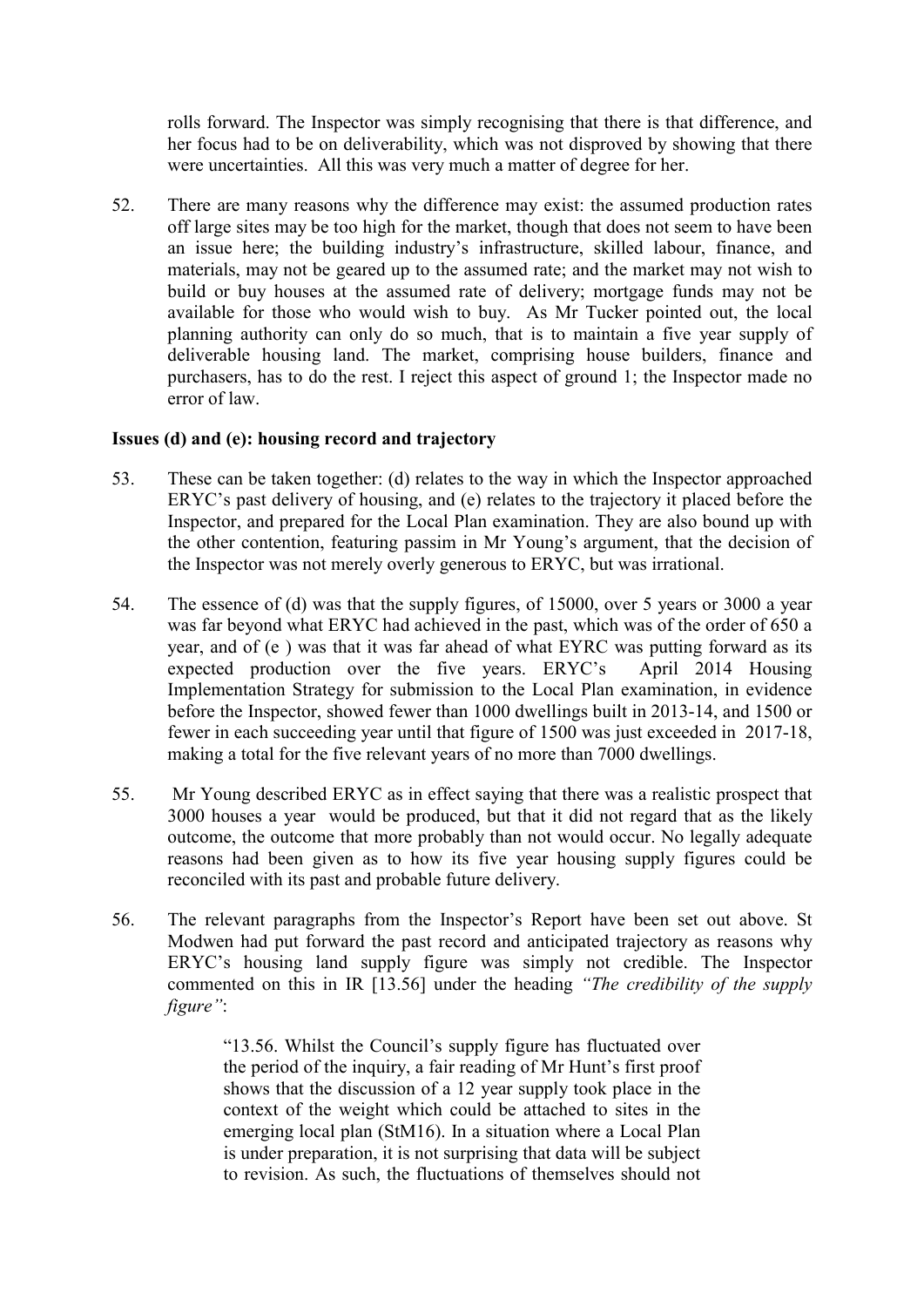be seen as indicative of a lack of reliability. It is also suggested that the 15,000 figure should be seen as absurd in comparison with the housing trajectory. However, the assessment of supply is distinct from that for delivery."

- 57. NPPF [47], 4<sup>th</sup> bullet point, states that local planning authorities should illustrate "the expected rate of housing delivery through a housing trajectory for the plan period and set out a housing implementation strategy…describing how they will maintain delivery of a five-year supply of housing land to meet their housing target."
- 58. Mr Young's point was not that market factors, such as a spread of locations, and locations where people actually wanted to live, or the delivery rate of large sites had been unlawfully ignored in the assessment of the sites warranting ERYC's supply figures. Both aspects of this ground went to an argument deployed before the Inspector to the effect that the housing land supply figures put forward by ERYC were not credible, and the Inspector well understood the way the point was being deployed, as her account of St Modwen's case and Mr Young's closing submissions to her showed. His was a simple point, but not a principal important issue, on the credibility of EYRC's judgment; he made it to the Inspector, which she rejected, as she was entitled to do in her planning judgment. This point is cousin to issue (c ). It is necessary to be cautious lest a point on a s288 challenge takes a very different shape and emphasis from that which it had before the inspector.
- 59. The process for allocating sites in the emerging plan and the sites, albeit in brief, were considered by the Inspector and judged to be deliverable. She took account of these issues in reaching that judgment, but she concluded that they did not persuade her that the supply sites were not deliverable. That was a planning judgment for her. The past shortcomings in the supply of land were addressed in the manner required by the NPPF through the 20 percent buffer, though of course that can only address a shortfall caused by failings in the supply of deliverable housing land. The future difference between what was "deliverable" and what would probably be "delivered", discussed above, lies at the heart of the difference between the housing supply figures and the housing trajectory. This difference did not reflect, on the Inspector's conclusions, a contradiction between her assessment of what was "deliverable" and what ERYC thought was "deliverable", nor did it mean that ERYC was saying one thing to one Inspector and something completely different to another. She accepted that ERYC was intending to give great weight to the fact of allocation in the plan when it came to reach its decisions on planning applications for housing on such sites. So far as "deliverability" was concerned, which it was her task to consider, that was the second principal point. Thereafter it would be market factors which would lead to delivery. If sites are deliverable, and the problem in delivery is not within the control of the planning authority, for example the cost of housing or the availability of finance, the solution to a problem of delivery is not an increase in the supply of sites which are capable of delivery. The issue raised was not ignored; it was dealt with briefly but sufficiently.
- 60. Ground 1 is dismissed.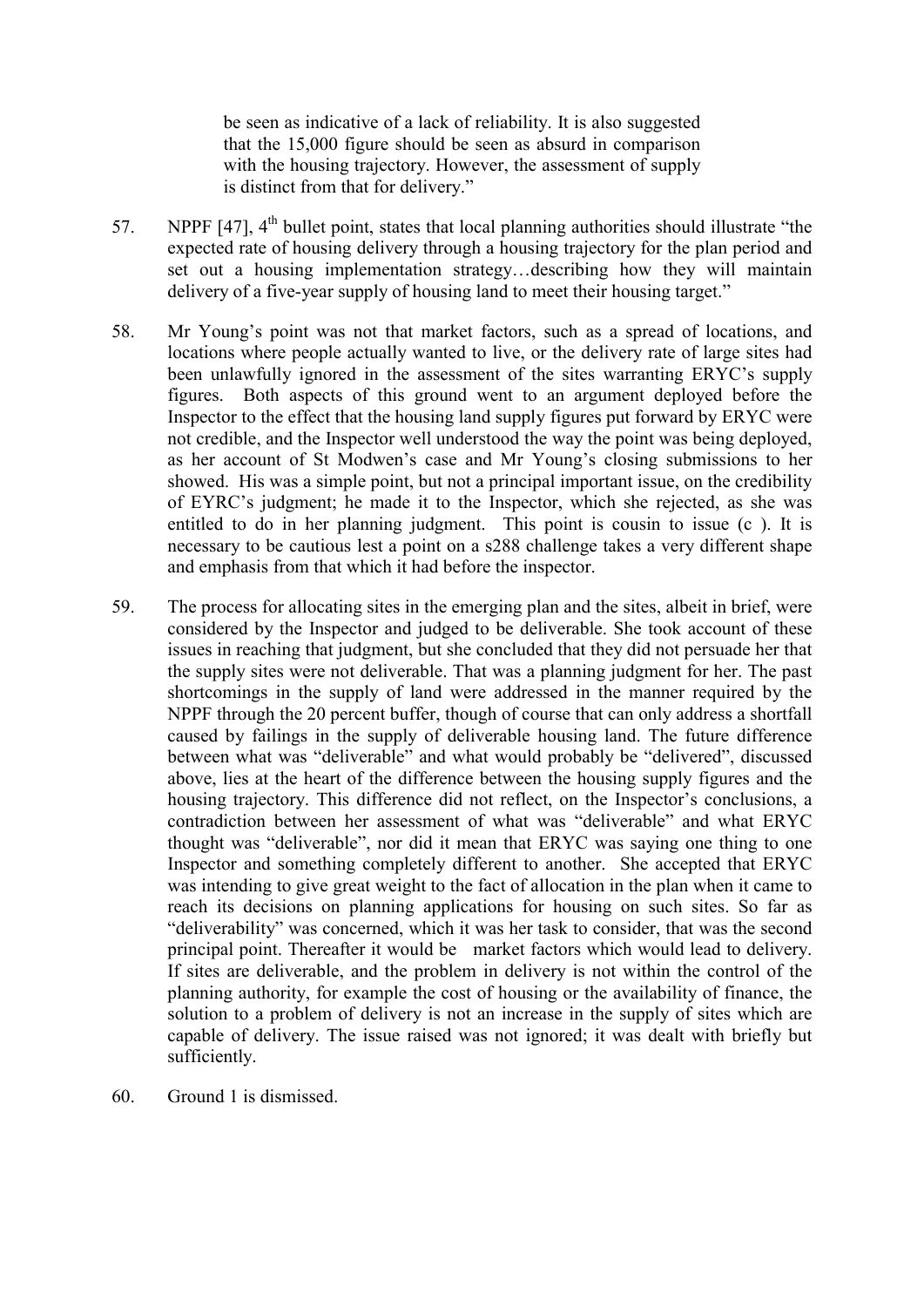## **Ground 2: Housing land requirement**

- 61. EYRC put forward two alternative bases upon which the basic five year housing land requirement should be calculated. St Modwen put forward another. There was agreement that a 20% buffer, in the form of an addition to the 5 year requirement, had to be allowed for in recognition of persistent past under provision, and that the past years' shortfalls should be made up within the 5 year period 2013 to 2018 as part of the housing requirement for that period.
- 62. The Inspector accepted both ERYC's figures for the housing requirement. There is no challenge to her recommendation that St Modwen's figures should be rejected. This challenge concerns her preference, agreed by the Secretary of State, for one of the two bases upon which ERYC had calculated the ERYC housing requirement figure. The first, which produced a requirement figure of 13957 over the relevant five years, to be set against the supply of 15000, was based on the assessment of the requirement for the ERYC area taken in isolation from Hull City. The second, which produced a requirement for 10053 houses, was based on the requirement figure for ERYC based on a Strategic Housing Market Assessment, SHMA, the combined areas of ERYC and Hull City. This was the Inspector's preferred basis.
- 63. Mr Young contended that this basis was unlawful as it involved a misinterpretation of NPPF [47] as interpreted by the Court of Appeal in *R (Hunston Properties Ltd ) v SSCLG and St Albans City and District Council* [2013] EWCA Civ 1610, and applied in *Solihull MBC v Gallagher Estates Ltd* [2014] EWCA Civ 1610, [10]. The essential point of *Hunston*, put shortly, is that the assessment of the "full, objectively assessed needs for market and affordable housing in the housing market area", as required by the NPPF [47], should be an objective assessment and not one constrained by the application of policies such as Green Belt, which restrain the areas where development can take place. Mr Young contended before the Inspector that that requirement was not respected in taking as the need figure for ERYC, the apportioned figure for it derived from the SHMA. He contended before me that the Inspector, and Secretary of State, misinterpreted the NPPF in accepting her view that was the right approach here.
- 64. Before I turn to examine the merits of that contention, I accept the submissions of Mr Honey and of Mr Tucker that it does not matter if Mr Young is right and the Inspector in error, because the choice of method for assessing the housing requirement could afford no ground for quashing the decision. She, and the Secretary of State, reached the same view as to the adequacy of the housing supply whichever basis for the housing requirement was adopted. Mr Young did not suggest otherwise. That is the first reason for rejecting this ground.
- 65. Nonetheless, I consider that the full argument which I heard merits comment.
- 66. This is what the Inspector said about the approach to be taken:

13.16 As the Appellant points out, the question of full, objectively assessed need has been the subject of several planning appeals as well as Court judgements. From these, the key point which arises in relation to this appeal is that, since there is no up to date Local Plan, it is necessary to identify the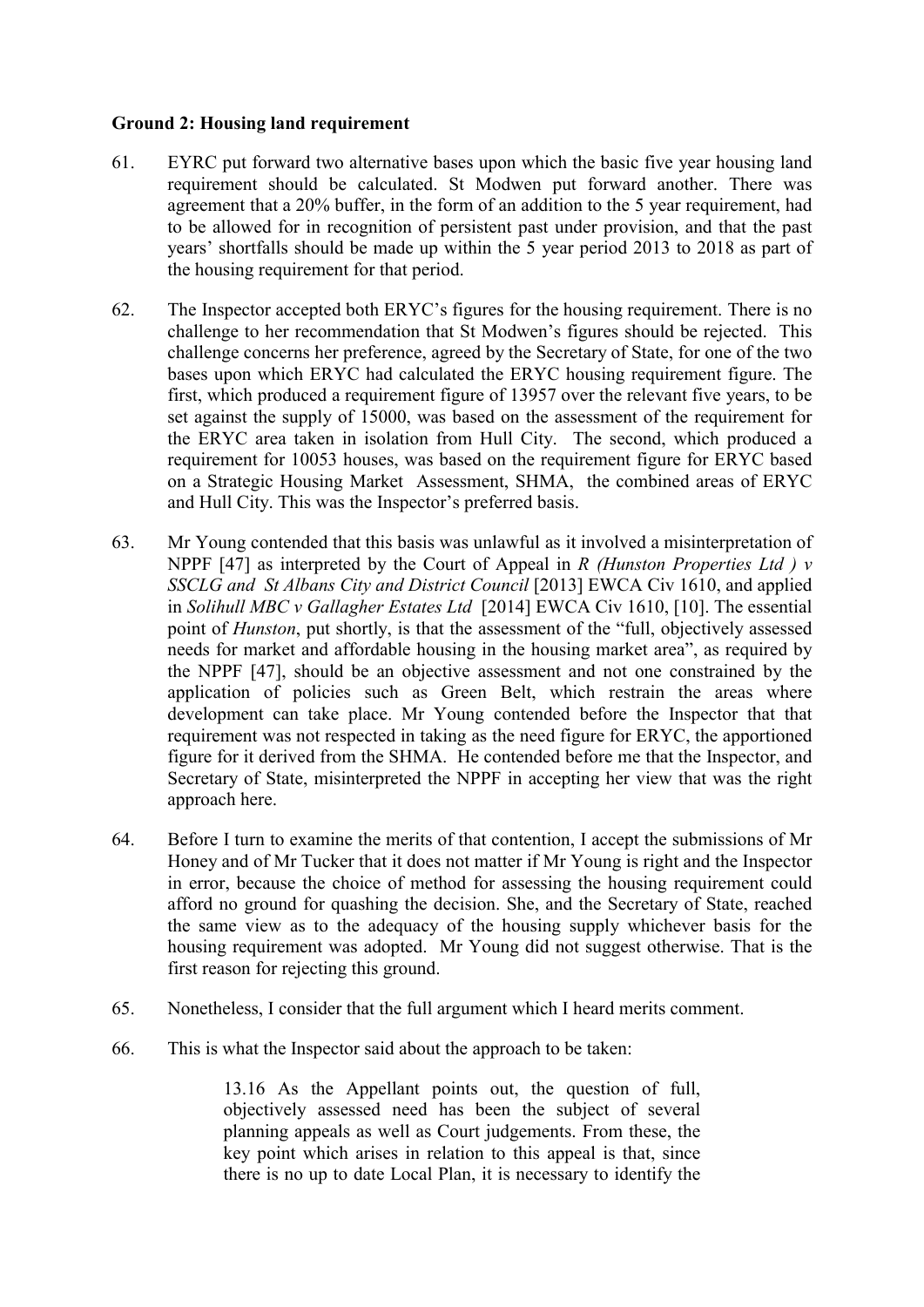full, objectively assessed need, unconstrained by policy considerations, in order to arrive at the housing requirement. The fundamental point of disagreement between the Council and Appellant was whether, in this context, the starting point for establishing the housing requirement should be the LPA administrative area or the housing market area (HMA). The Appellant favours a figure based on the local authority's administrative area. The Council commends the use of the figure for the housing market area.

13.17 The Appellant's case on this point could be summarised as being that the HMA-based figure amounts to a policy constraint since it is a matter to be tested as part of the examination of the Local Plan. The use of the LPA area has been common practice in other planning appeals and was also the approach used in Hunston and Gallagher. As such, it is argued, the figure for this appeal should be that for the LPA administrative area.

13.18 On the other hand, the Council's case is that those legal judgements were directed towards principles such as the source of the figure for objectively assessed need and the importance for such a figure to be tested robustly. Thus, the courts have not yet dealt with the particular principle of whether the proper application of NPPF paragraph 47 in the development management context might reasonably be understood to envisage use of a figure based on the housing market area.

13.19 In this respect, Mr Young's advice is that the Courts have been alive to the wording of this paragraph and to the reference to the housing market area. There is no explicit ratio that supply must be decided by reference to the LPA area but this has been the basis for the preceding judgments. This reflects the fact that the LPA area is also the basis on which the housing supply has to be calculated. In further support, he refers to an (undefended) appeal decision where it was conceded that there had been an error of law whereby supply had not been assessed on the basis of the LPA area.

13.20 The interpretation of policy is a legal matter. However, when a decision-maker comes to apply a policy, it should be read objectively and in context. In relation to plan-making, the Government requires LPAs to have a proper understanding of housing needs in their area at paragraph 47, the policy framework is set out for the delivery of housing to meet that need in full.

13.21 It seems to me that the use of the term 'housing market area' in paragraph 47 should be understood in relation to the later advice at paragraph 159 as to the evidence base for planmaking. Paragraph 159 states that it is the SHMA which should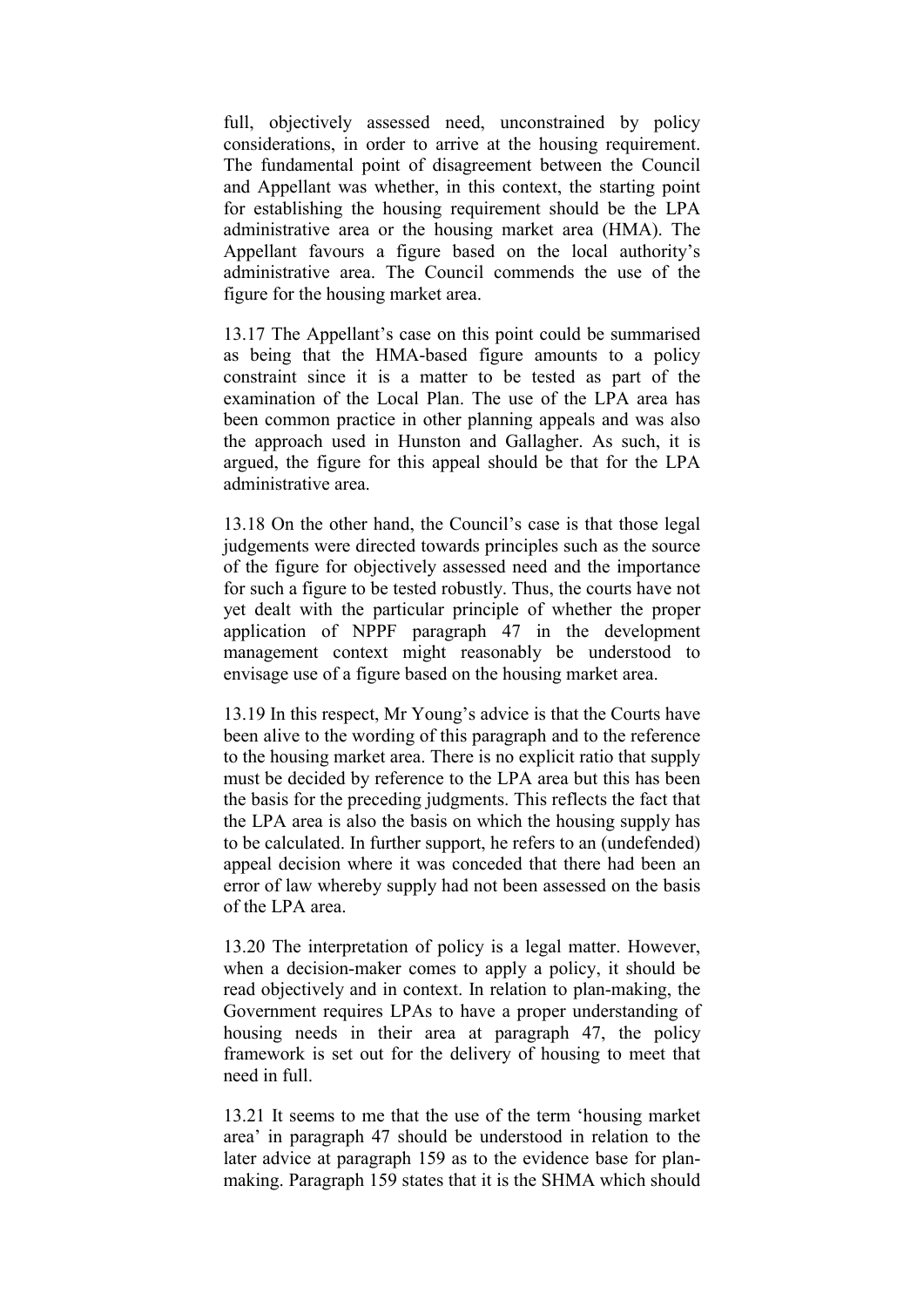provide evidence of that need, recognising that the SHMA may cross administrative boundaries. Moreover, the importance of the housing market area as a unit for analysis is illustrated by the guidance in PPG as to how it should be defined and to its use in relation to assessments of need. In order to conform to national guidance and to produce a development plan which meets the test of soundness, the LPA must address the situation within the housing market area.

13.22 In addition, it is inherent in the activity of spatial planning that it must have some regard to local context, it cannot be undertaken in a vacuum. In this case, the key factors would include the functional relationship between the administrative areas of the two Councils and the longer term direction of strategic planning for the area. The East Riding of Yorkshire is a predominantly rural authority, wrapping around the City of Hull, whose own boundaries are quite tightly drawn around the urban area. The extent of the interrelationship has long been recognised for planning purposes, such as through the existence of the JSP. It is clearly expected to continue, as indicated by the defined FEA and HMA as well as the joint working arrangements in place for the preparation of the respective Local Plans for the two Authorities. Thus, notwithstanding the absence of an up to date development plan, it would run counter to the established approach to the strategic planning of the area, as endorsed by the respective Councils, to adopt an approach in relation to these appeals which looked only at the ERYC area and disregarded any consideration of the implications for the City of Hull.

13.23 In my view, therefore, a figure based on the HMA should not be understood as having been subject to policy constraint in the same way, for example, as a figure which has been affected by other planning policies such as the existence of designated green belt, as was the case with Hunston. As regards the Richborough Estates case, it is relevant to note that it took place in 2011, prior to publication of NPPF. Under the then *PPS3 Housing*, the focus was on the LPA area rather than the housing market area (a point also noted in CD C3 paragraph 21). This indicates a material shift has taken place in the underlying policy approach since that time, with NPPF placing increased emphasis on planning's role of assisting and supporting the market provision of housing. Mr Young's further point, that supply is calculated on the basis of the LPA area, I consider to be a pragmatic reflection of the fact that a Council's plan-making powers do not extend beyond its administrative area.

13.24 Whilst acknowledging Mr Young's views, I consider that an assessment of need based on the HMA should be understood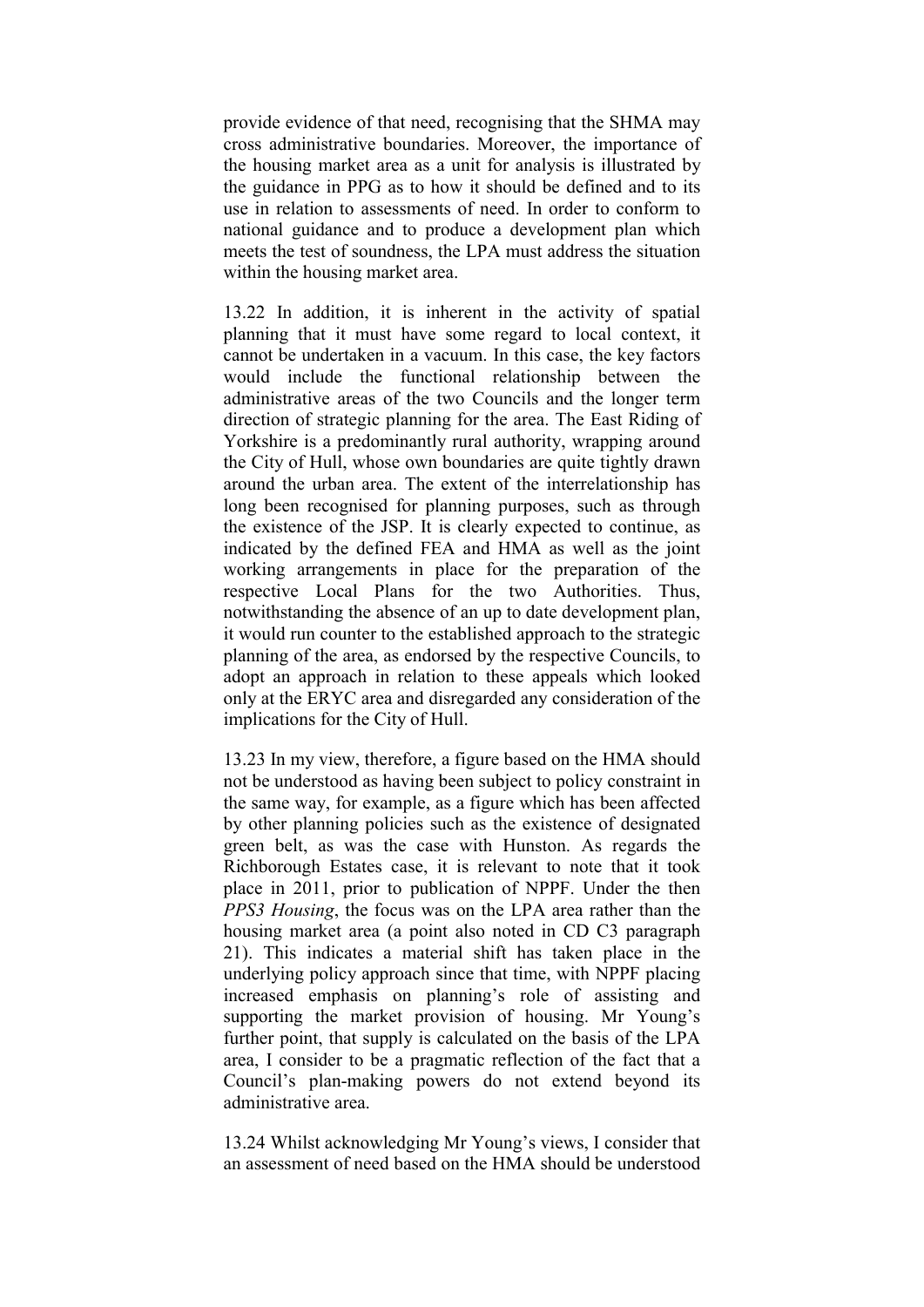as an integral requirement arising from national planning policy for housing, rather than the outcome of a second stage of policy-making at the local level.

13.25 However, although I accept Mr Tucker's point as to the proper application of NPPF paragraph 47, especially in the context of the East Riding, I am also conscious that NPPF has been framed in the context of a plan-led system. At the time of the inquiry, the HMA–apportioned figure was untested in two respects, firstly as regards the influence of the York HMA on the ERYC area and secondly as to the appropriate distribution between ERYC and Hull. The Council's evidence to the inquiry on these points, although somewhat thin, nevertheless indicates that they have received due consideration as part of the overall planning strategy. The HMA-based figure for full, objectivity assessed need cannot be given full weight since it is not contained in a duly adopted Local Plan. Even so, I consider that it should be taken as the starting point for the assessment of the housing requirement for these appeals. However, until the Local Plan is in place, the figure for the whole of the ERYC area should serve as an important consideration."

67. Paragraph 159 of the NPPF requires local planning authorities to have a clear understanding of the housing needs in their area. They should:

> "Prepare a Strategic Housing Market Assessment to assess their full housing needs, working with neighbouring authorities where housing market areas cross administrative boundaries. The Strategic Housing Market Assessment should identify the scale and mix of housing and the range of tenures that the local population is likely to need over the plan period which:

> -meets household and population projections, taking account of migration and demographic change;

> -addresses the need for all types of housing, including affordable housing and the needs of different groups in the community (such as, but not limited to, families with children, older people, people with disabilities, service families and people wishing to build their own homes); and

> - caters for housing demand and the scale of housing supply necessary to meet this demand;

• Prepare a Strategic Housing Land Availability Assessment to establish realistic assumptions about the availability, suitability and the likely economic viability of land to meet the identified need for housing over the plan period."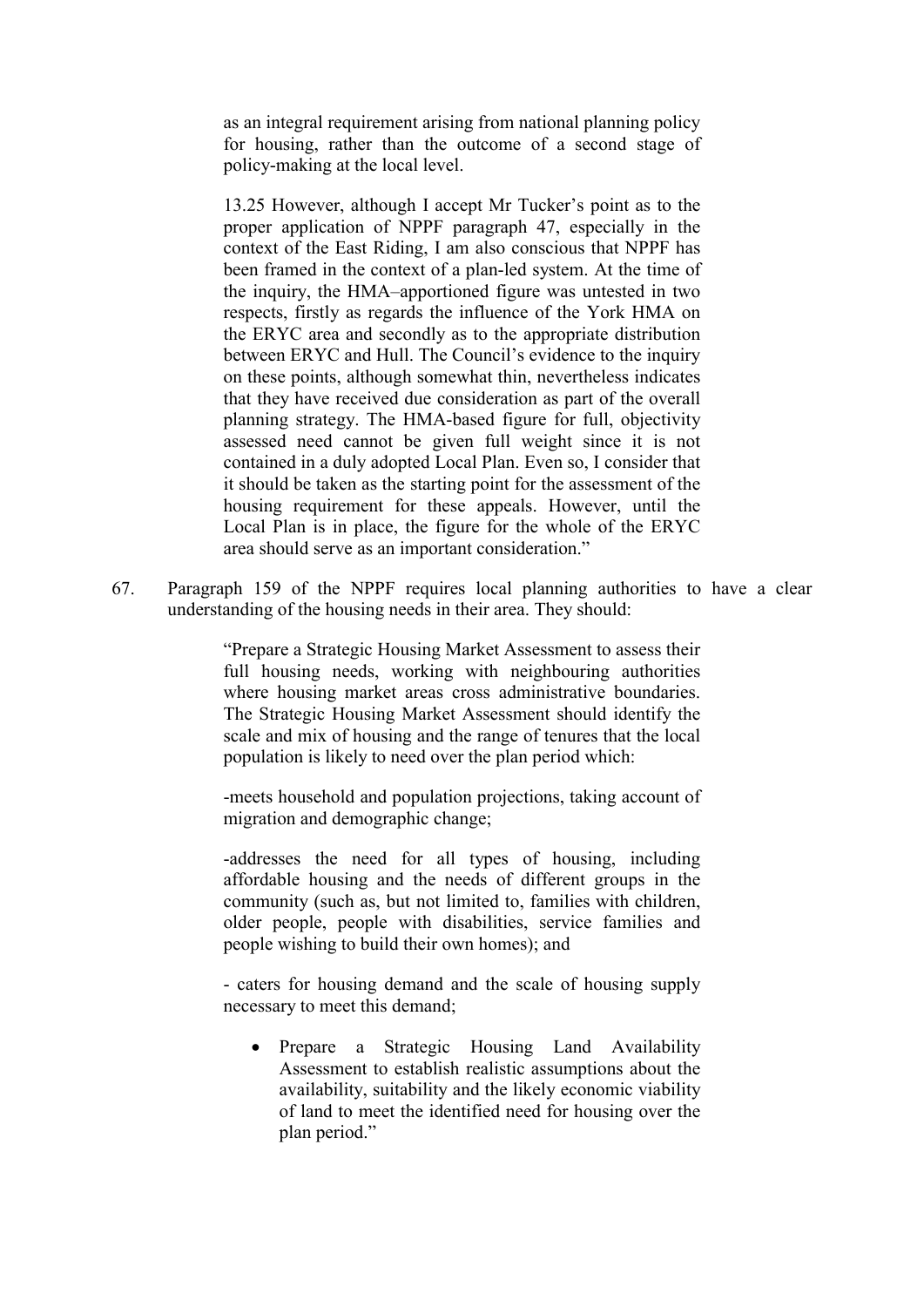- 68. The PPG contains no explicit reference to the NPPF whether by way of contradicting or amending it. It states that housing "need refers to scale and mix of housing and tenures likely to be needed in the housing market area [HMA] over the plan period…". The assessment of housing needs includes the Strategic Housing Market Assessment requirement in the NPPF. The PPG does not state that the HMA or SHMA is the area of the local planning authority, neither more nor less. It states that a HMA "is a geographical area defined by household demand and preferences... reflecting the key functional linkages between places where people live and work." It recognises that HMAs may cut across local authority boundaries. One of the ways in which such areas can be identified is by reference to household migration patterns. Where this happens, the PPG requires co-operation between the authorities involved, as is now their statutory duty.
- 69. Such housing market areas may be, as in this case, two local authority areas, or, as in the case of Wiltshire, a county unitary authority, a number of separate areas within the one local authority's area.
- 70. The PPG describes how the full objective assessment of the housing requirement can be done. Among adjustments permitted to household projections are migration levels affected by changes in employment growth. In the context of employment, but affecting migration assumptions, the PPG says: "any cross-boundary migration assumptions, particularly where one area decides to assume a lower internal migration figure than the housing market area figures suggest, will need to be agreed with the other relevant local planning authority under the duty to co-operate. Failure to do so will mean that there would be an increase in unmet housing need."
- 71. "Plan makers should not apply constraints to the overall assessment of need, such as limitations imposed by the supply of land for new development, historic under performance, viability, infrastructure of environmental constraints. However, these constraints will need to be addressed when bringing evidence bases together to identify specific policies within development plans." The assessment methodology in the Guidance was strongly recommended and departures should be explained by reference to particular local circumstances.
- 72. Hull City Council and ERYC had enjoyed a Joint Structure Plan, and had perforce worked together from 2005. Their Joint Planning Statement of April 2014, for submission to the ERYC local plan examination, agreed they had a strong track record of working together. One issue which that paper raised was the historic loss of population from Hull to the East Riding. It intended to provide "aspirational family housing in Hull to stem the flow of out migration from Hull into the East Riding. This was reflected in the proposed levels of housing growth. A significant increase in housing growth in the Hull Market Area would help support economic growth and help to meet housing needs. This had had regard to the need to support the regeneration of Hull, a long term objective of both Councils.
- 73. Chapter 10 IR [10.7-10.12] summarises the case put forward in opposition to the appeals by Hull City Council, because of its impact on the regeneration of Hull, including its housing market regeneration, with which the substantial release at Melton would compete, and where its housing market was fragile. The SHMA had noted the loss of population from Hull to the East Riding, and that the larger family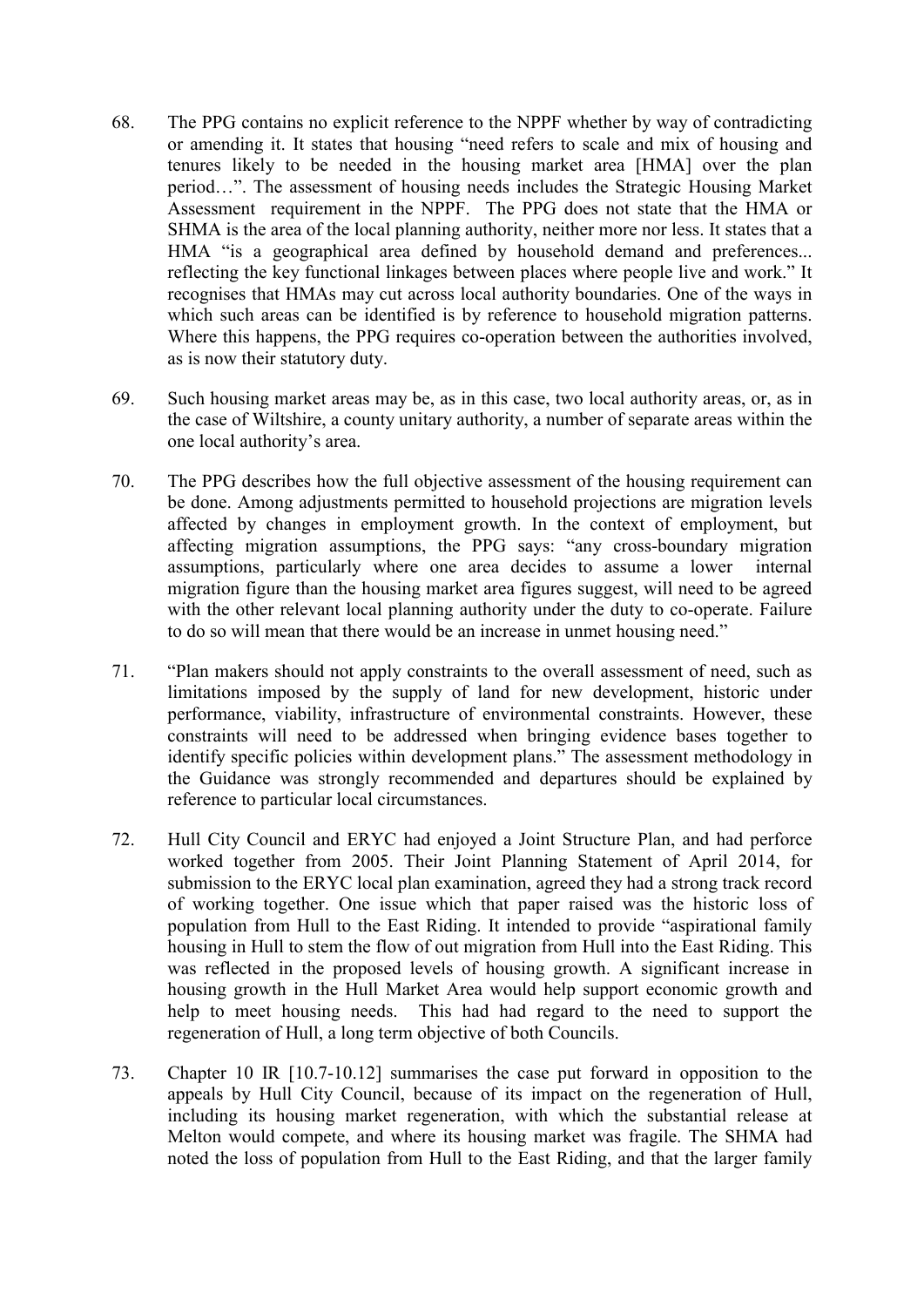homes on offer there was an important driver of out migration from Hull. Melton was well within the Hull housing market area.

- 74. I am satisfied that Mr Young's arguments are wrong and if the appeal had turned on the difference between the two housing requirement figures, I would have dismissed it. I do not need to repeat what I said about the role of the PPG in interpreting the NPPF, but I emphasise the role of the more sensible planning judgment as a tool for the court in ascertaining the correct interpretation of the policy. Nor do I regard it as irrelevant that the author of the policy has endorsed a particular interpretation of it, as happened here. I agree with the Inspector that the NPPF does not require housing needs to be assessed always and only by reference to the area of the development control authority.
- 75. The first question is whether *Hunston* required the Inspector to reach a different decision. It did not. *Hunston* holds that, for whatever is the housing market area being considered, it is the full, objectively assessed, needs of that area which are to be considered. *Hunston* does not decide or even comment on the prior question of what housing market area should be examined, nor does it address the issue of how the needs should be apportioned between the various parts of the housing market area where it covers two local planning authorities' areas. *Solihull* makes the point that the phrase "as far as is consistent with the policy set out in this Framework" cannot be construed so as to bring in to the assessment of the full objectively assessed needs via the back door, what *Hunston* had excluded at the front door, namely policy constraints on which the local plan might impose on actually meeting those needs. But it does not deal with the area to be taken in the assessment of housing needs.
- 76. I was also referred to *Oadby and Wigston Borough Council v SSCLG* [2015] EWHC 1879 (Admin), in which Hickinbottom J at [35] held that, in the development control context though not in the local plan context, the housing needs fully and objectively to be assessed were those of the area of the local planning authority itself, and not those of the housing market area, since it would be an impossible task for the authority to assess the whole housing market area where it crossed administrative boundaries.
- 77. I understand the rationale for that approach but I cannot agree with it as a matter of interpretation of the NPPF [159]. It is clear from NPPF [159] supported by the PPG that the housing market area is not synonymous with the area of a single local planning authority, though they are often the same. The aim is to assess housing needs fully and objectively, and the needs are those of the market area and not those of the district council's area. The NPPF would read very differently if "housing market areas" was another phrase for planning authority areas, as it could so easily have said had that been intended. The text of NPPF is replete with references to the need for cross-boundary co-operation. I also note that *Oadby and Wigston* was referred to by Dove J in *Kings Lynn and West Norfolk Borough Council v SSCLG* [2015] EWHC 2462 (Admin), albeit not directly on this point, but he expressed the view [32 and 38] that NPPF [159] clearly required the objective assessment of needs to be carried out by reference to the housing market area.
- 78. The fear that the task of the authority would be too great is not sufficiently strong a factor to outweigh the clear words of the NPPF. This case illustrates how the cooperation works. There was no dispute before the Inspector but that the needs of the SHM Area had been fully and objectively assessed, though it could not be given full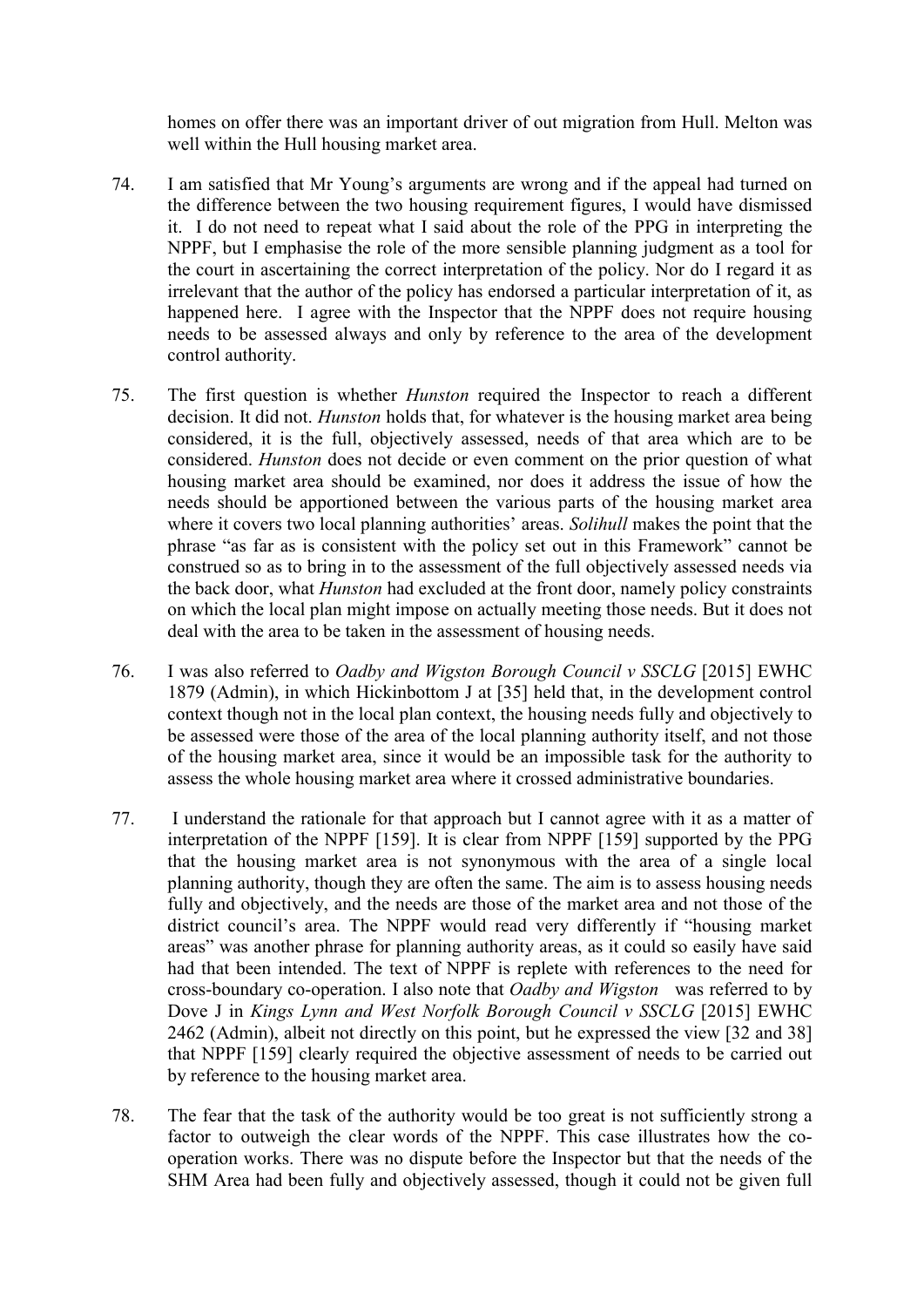weight, as the Inspector said, in advance of adoption of the local plan, and the local plan examination would enable it to be challenged. There was no issue but that the apportionment reflected the agreed views of both Councils. That apportioned figure was taken by ERYC to be its objectively assessed figure, and was accepted as such by the Inspector. Mr Young's submission was that the difference between the figures for ERYC as a stand alone Council and on the apportionment basis reflected the application of a restraint, contrary to *Hunston*. But, the fact that some apportionment is necessary in such a case provides no reason to disregard what I see as the clear words of the NPPF, that housing needs should be assessed by reference to the housing market area.

- 79. Second, once the relevant area for the assessment of housing needs, on the true interpretation of the NPPF, may cover more than the area of one district council, a basis for apportionment of need has to be found. That is where the co-operation and agreement of the local authorities comes in. It provides, on whatever basis it is done, for the full objectively assessed needs of each area. This process however does not cut across or undermine *Hunston* at all. The apportioned figure, thus ascertained, cannot be cut down, by reference to policy constraints such as Green Belt before the adoption of the local plan. But nor can it be said that that process means that housing needs are not being met, let alone that they are being wished on to an unwilling neighbouring authority, which will be entitled to ignore them. There was nothing here to suggest that the apportionment itself, though not fully tested in the local plan, was unlawful, unreasonably failing in its appreciation of the operation of the housing market area as between the two authorities.
- 80. Third, the Inspector explained why it makes planning sense to adopt the approach she did, fully aware of and applying faithfully as she saw it, the *Hunston* decision; [IR 13.22-25]. It seems to me that her approach makes considerably more planning sense than that proposed by Mr Young, which is rigidly legalistic, failing to reflect adequately the variety of planning circumstances which arise in the real world and for which the NPPF intends to cater. That too supports my view as to the correctness of her interpretation.
- 81. Finally, on a more technical note, Mr Young did not identify why the two ERYC figures differed so as to demonstrate whether a restraint, contrary to *Hunston* if it applied at all, had been applied to the needs of the ERYC area. The Inspector does not make it clear what the basis for the difference is either. But it does mean that he cannot contend for an error of law other than that the Inspector took the requirement as the apportionment from the housing market area rather than the area of ERYC assessed as a stand alone area, which I have concluded is no error at all. However, the arguments recorded by the Inspector, and explained before me, suggested strongly that the difference was not due to a failure to meet needs of ERYC, but was because Hull CC and ERYC had agreed that Hull CC should stem out-migration into ERY, in the interests of both, and so the past out-migration levels had not been carried forward into the future needs assessment of ERYC. If that is so, it would mean that no objectionable restraint policy had been applied anyway, no needs of ERYC were being left unmet. There is nothing in the parts of the PPG which deal with such issues which means that past migration patterns cannot be adjusted in the assessment of future need, responding to the provision of housing and other developments, without offending NPPF [49]. This is not applying a constraint to the meeting of need; it is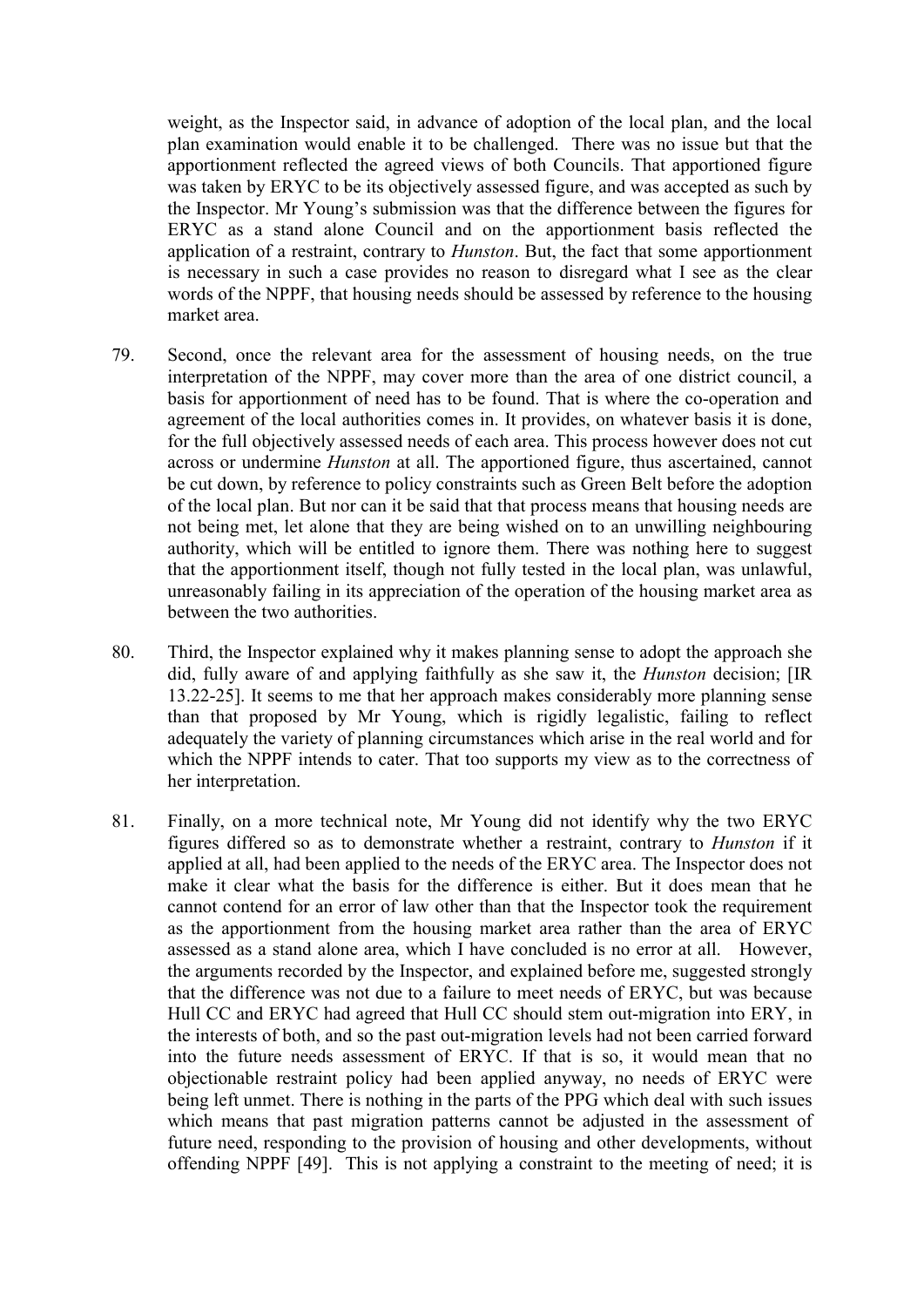assessing what that need is. The Inspector was right to draw the distinction and to draw it where she did.

82. I dismiss Ground 2.

#### **Ground 3: the £6m bridge contribution**

- 83. Mr Young submitted that the Inspector had discounted the contribution for a new bridge over the railway line to a large area of employment land, offered by a unilateral planning obligation, and in effect failed to take into account what on the Claimant's case was an important factor in favour of allowing Appeal B(ii), and had done so unlawfully as she had misunderstood its relationship to the appeal.
- 84. The Inspector did not overlook it, but rejected it as worthy of any weight, [12.16], because it was not necessary to make the development acceptable, and because of its amount in relation to the harm done through the loss of employment land on the appeal site. In effect, this is a rationality challenge, passed through the language of the Regulation 122 of the Community Infrastructure Levy Regulations 2010 SI No. 948. This provides that a planning obligation may only constitute a reason for granting planning permission if it is necessary to make the development acceptable, directly related to it, and "fairly and reasonably related in scale and kind to the development".
- 85. In effect, St Modwen were putting forward the benefits of the bridge as improving access to what it saw as replacement employment land south of the railway line. The Inspector rejected the thinking behind this because this substitution of land flew in the face of the plan-led system, and because it ignored the particular role played by the Melton land as part of a portfolio of employment land; [13.80]. The Inspector then added:

"13.82. In addition, the specific land identified by the Appellant is that to the south of the appeal site and across the railway line. The offer of funds to improve the accessibility of this land is made to overcome any harm associated with the use of 24ha of land within the appeal site for non-employment purposes (Appeal B(ii)). The area of land to benefit from improved access would be in the region of 142ha, some six times greater than that proposed for use for housing. Even allowing for the fact that some of this land is already in use, the scale and cost of this compensatory measure appears disproportionate to the potential harm it is intended to address. In addition, as Mr Garness' evidence makes clear, there are several other locations along the East-West multi-modal transport corridor which could be seen as candidates for a key employment site, not least of which would be the proposed extension to Melton West being promoted by Wykeland through the Local Plan process.

13.83. For these reasons, I consider that the offer of funding for a bridge across the railway line would not be a proportionate or reasonable response to any harm to the supply of employment land. However, for completeness, I set out my assessment of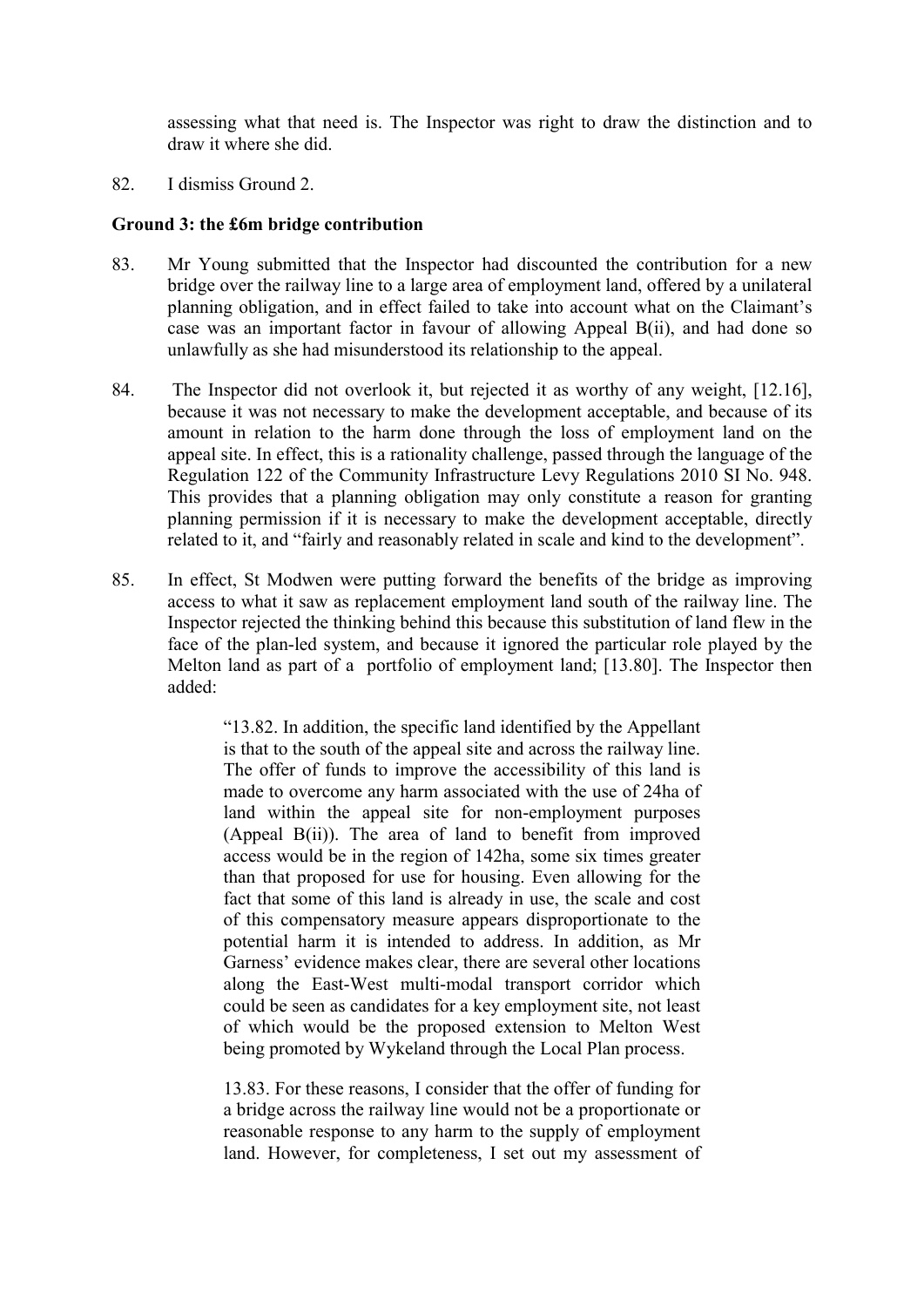the case as made. To do so it is necessary to evaluate the substitute land in terms of its location and deliverability."

86. She then concluded that the land south of the railway line was not of equivalent quality in location and that there was no known timetable for the provision of the bridge, to which a number of obstacles existed. Her conclusion on the loss of employment land were:

> "13.87. The appeal site comprises a substantial proportion of the Melton site, one of only four key employment sites in the East Riding and one of only two identified for general industrial uses. Melton is highly accessible and is available now, capable of responding to any interest arising either directly or, more likely, indirectly as a result of the Siemens investment. It represents a logical choice in relation to the spatial strategy of the emerging local plan. If the appeal site was developed for housing, whether along the lines of Appeal A or Appeal B, the status of Melton as a key employment site would be much diminished so that it would have a significant, detrimental effect on the portfolio of employment land. The likelihood of a lengthy delay in delivery of the suggested bridge over the railway line and the characteristics of the land itself mean that it would not immediately represent a comparable substitute for the land at Melton. Although there is potential for other land to come forward, this would have to be on an ad hoc basis rather than as part of a plan-led approach. As such, the proposed developments would be likely to cause substantial harm to wider economic development objectives, with some scope for more limited harm to the aim of assisting the Humber to become established as a centre for renewable energy."

87. She commented in her analysis of the planning balance, [14.10], that the proposals would have a "significant, detrimental effect on the portfolio of employment land", undermining wider economic objectives. Appeal B was not less harmful than appeal A in that respect because of the strategic role and nature of the Melton land:

> "14.10. … Where employment development is the predominant use, priority can be given to the needs of prospective developers for similar uses. Under the appeal proposals, the Melton industrial area would take on a mixed use character. In such circumstances, the needs of prospective industrial developers would become only one consideration amongst others, including the protection of residential amenity. In this respect therefore, I do not agree that the harm would be materially less in the case of Appeal B. In both instances, this harm should carry substantial weight."

88. I make those points in order that the issue of the value of the £6m contribution be put in context. Even if not seen as an offer disproportionate to the harm it sought to remedy, it would not have overcome the loss of the employment land on the appeal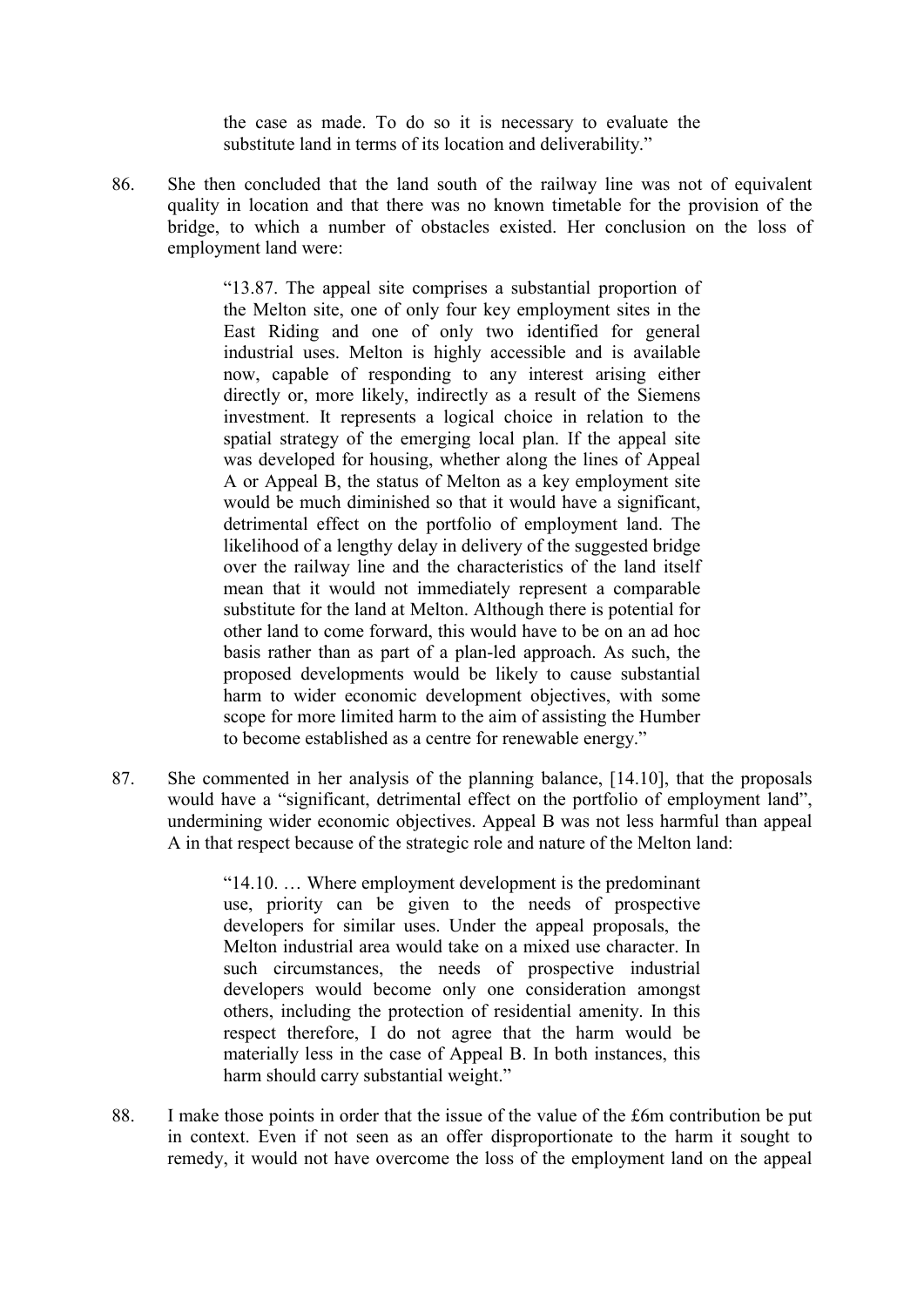site. Her judgment on that is a reasonable planning judgment, which contains no error of law at all.

- 89. Mr Young submitted that it was illogical for the Inspector to treat £6m as disproportionate in respect of the bridge contribution when the same sum, as a contribution towards 15 percent extra affordable housing in Appeal B, was not regarded as disproportionate. The fact that the area of land, access to which would be improved, was six times larger than the area of employment land lost was irrelevant. I do not agree. The Inspector was entitled to reach the conclusion she did. The question is not whether the sum is the same. The question is what it achieves; in the one instance it provides what is required by way of a contribution towards affordable housing. On the latter, viewed by itself, the area released is far greater than the area removed from the employment site, and is disproportionate to the harm "it is intended to address". It is rather more than a "like for like" relationship.
- 90. In any event, it is perfectly clear that she would have recommended refusal of Appeal B(ii) anyway because of the loss of part of the important employment site, and the reduction in the affordable housing benefit, which the bridge contribution did not overcome. The Inspector also makes the point, IR [14.10], about the impact of the housing development on the nature of the remaining employment land in the development of which a new issue of adjoining residential amenity would arise. So it was not a simply matter of the remaining site acreage. Either way she would have given no weight to the contribution; and the recommendation and decision would have been the same. See also the penultimate paragraph, IR [14.21]: should the site be held in reserve for employment development or brought forward now for housing? The planning case for housing had not been made out, so neither appeal should succeed. Besides the Secretary of State's position is quite clear on this issue; DL[19], as I shall come to.
- 91. Mr Honey submitted that there was also no challenge to the Inspector's conclusion, [12.16], on the requirement that, in addition to being reasonable and proportionate, the contribution to the bridge should be necessary. It was not necessary, and so would have been discounted anyway. I see his point, but it is more probable that that reference to "necessary" is just a reference forward in shorthand to the conclusion she reached on reasonableness and proportionality.
- 92. I dismiss Ground 3.

#### **Ground 4: an irrational conclusion on Appeal B?**

- 93. This ground is closely related to Ground 3, but it attacks what the Secretary of State said, which is couched in language which differs to some extent from that of the Inspector.
- 94. Mr Young focused on DL [19] above. This is in the section headed "Overall Conclusions". It was illogical to say that the harm done by the development would be compounded in Appeal B by the reduced housing. Whether forensically or genuinely, Mr Young submitted that this was "genuinely difficult" to understand. If housing was the problem, then the less housing and the more the employment land, the lesser the harm.